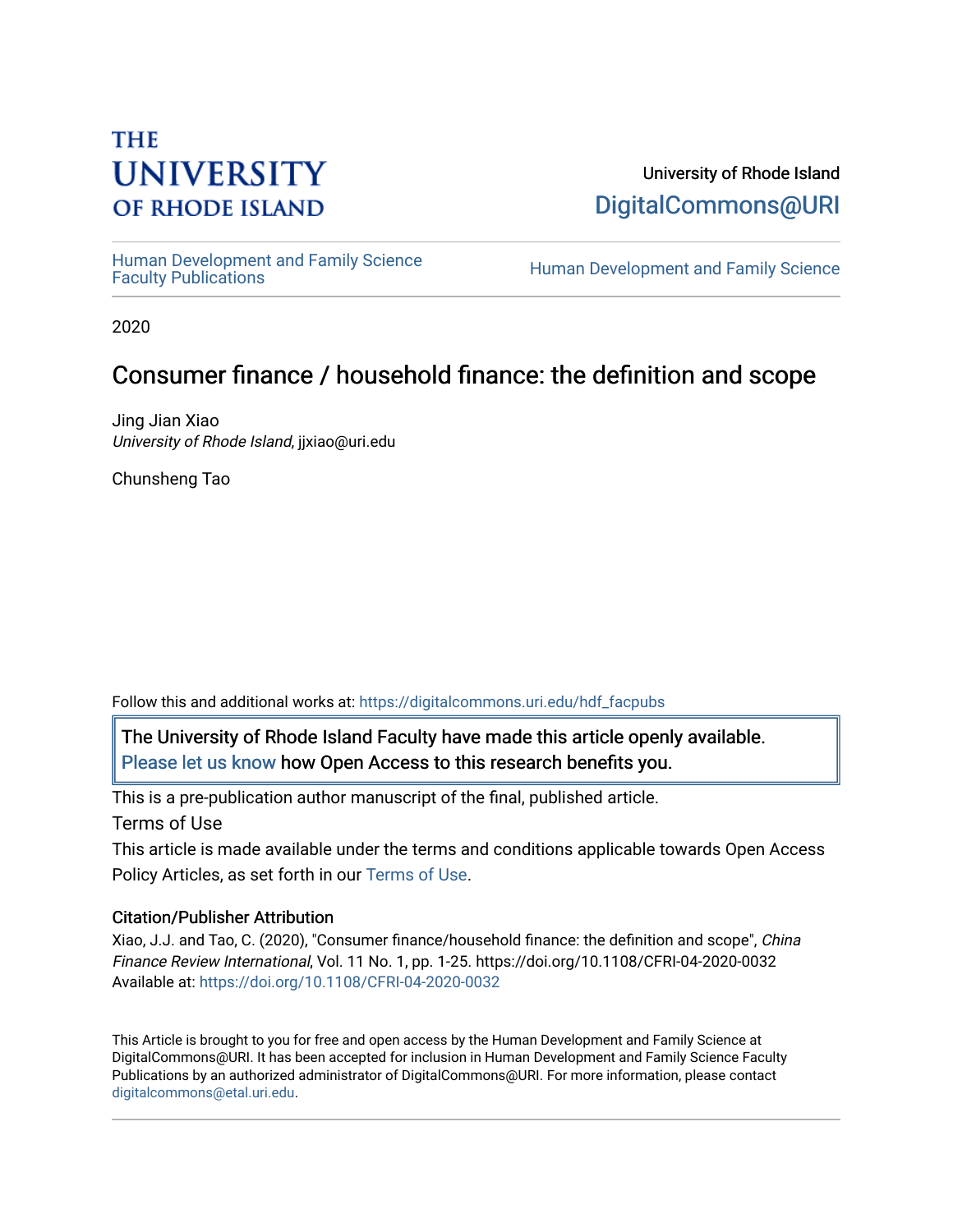Xiao, J. J., & Tao, C. (2020). Consumer finance / household finance: The definition and scope. *China Finance Review International*. Forthcoming. DOI (10.1108/CFRI-04-2020-0032)

## **CONSUMER FINANCE / HOUSEHOLD FINANCE: THE DEFINITION AND SCOPE**

Jing Jian Xiao<sup>1</sup>, Chunsheng Tao<sup>23</sup>

## **Abstract**

**Purpose** – The purpose of this literature review paper is to define consumer finance, describe the scope of consumer finance and discuss its future research directions.

**Design/methodology/approach** – In this paper, consumer finance is used as a synonym of household finance. Consumers refer to individuals and families. After defining the term "consumer finance," we conducted a critical review of consumer finance as an interdisciplinary research field in terms of money managing, insuring, borrowing, and saving/investing. Future research directions are also discussed.

**Findings** – This paper discusses similarities and differences among several terms such as consumer finance, household finance, personal finance, family finance, and behavioral finance. The paper also reviewed key studies on consumer financial behavior around four key financial functions, money management, insurance, loan, and saving/investment and several non-traditional topics such as fintech and financial capability/literacy. The paper also introduced several datasets of consumer finance commonly used in the U.S. and China.

**Originality/value** – This paper clarified several similar terms related to consumer finance, sorted out the diverse literature of consumer finance in multiple disciplines such as economics, finance, and consumer science, which provide a foundation for generating more fruitful research in consumer finance in the future.

**Keywords** – Behavioral finance, Consumer finance, Family finance, Household finance, Personal finance

**Paper type** – Literature review

## 1. Introduction

Consumer finance, household finance, family finance, personal finance, behavioral finance. What are these and are they the same or different in the research literature? The short answer is that consumer finance can be viewed as a synonym of household finance. Conceptual differences between these two terms and other related terms will be discussed in section two. This paper attempts to discuss

<sup>&</sup>lt;sup>1</sup> University of Rhode Island, Kingston, RI, USA. Email: xiao@uri.edu.

<sup>&</sup>lt;sup>2</sup>Minzu University of China, Beijing, China. Email: tcs7158@muc.edu.cn. Corresponding author.

<sup>&</sup>lt;sup>3</sup> Acknowledgements: We thank Tong Yu for helpful suggestions on earlier versions of this paper. We also thank Wenfeng Wu for the encouragement, Huixia Lu for the assistance, and Beatrix Lavigueur for the editorial assistance.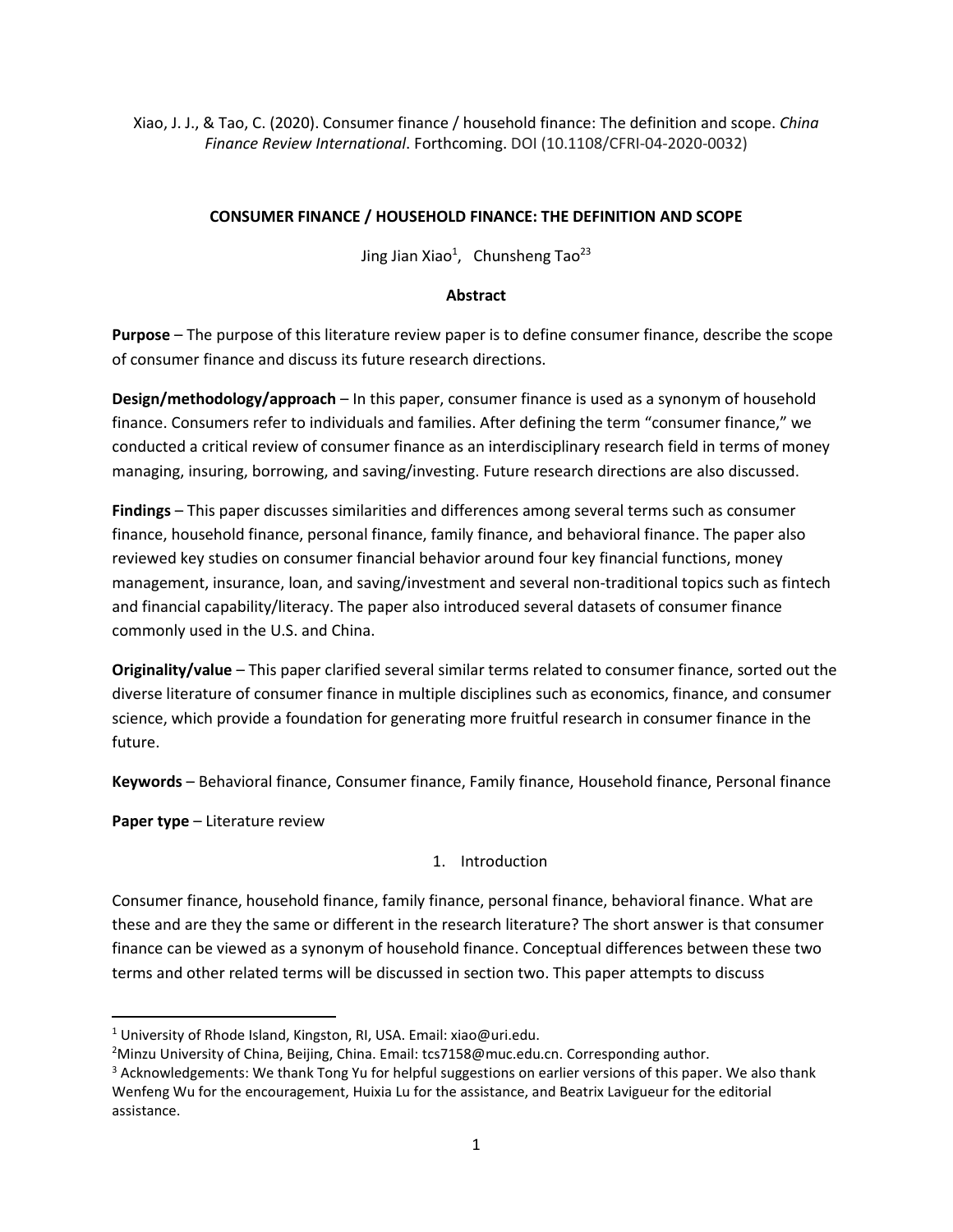commonalities and differences among these terms and propose a definition of consumer finance. In addition, this paper will describe the scope of the literature of consumer finance and discuss future research directions. In the foreword of *Handbook of Consumer Finance Research*, Tufano (2016), as a business school dean and finance professor, argued that consumer finance as a research field is important from both theoretical and practical perspectives and more finance researchers in business schools should be paid more attention to it. This paper attempts to serve as a bridge to connect the literatures in economics, business, and consumer science.

#### 2. Definition of Consumer Finance

Different writing conventions are used in different disciplines. For example, in the economic literature, households often refer to individuals and families. In the business and consumer science literature, consumers refer to individuals and families. In this paper, we use consumers to refer to individuals and families.

In the research literature, both consumer finance and household finance are commonly used. In this paper, the two terms are treated as the same concept. In general, economists usually use the term "household finance" and business and consumer science researchers usually use the term "consumer finance." Household finance is a concept proposed by John Campbell in his presidential address at American Finance Association (Campbell, 2006). Later, household finance as a subfield in finance has been seen in the literature and conferences (Guiso & Sodini, 2013; Tao & Xiao, 2016). It was also added as G5 in the Journal of Economic Literature codes by American Economic Association.

Consumer finance was first used in 1983 when the Survey of Consumer Finance started. In 2008, an edited book contributed by economists, business researchers, and consumer scientists, used consumer finance in its title (Xiao, 2008, 2016). Later, Peter Tufano published an overview article that summarized the consumer finance research (Tufano, 2009). Based on these scholars' backgrounds, they proposed these terms from different perspectives. Campbell is an economist and he viewed this topic from a public perspective. Tufano is a finance professor in business school and proposed this topic from a business perspective. Xiao is a consumer science professor and viewed this topic from a consumer perspective. Other terms are variations of these two terms. For example, behavioral finance is a variation of behavioral economics that focuses on basic research on human behaviors. Many studies on behavioral finance are about individual and family behaviors. Family finance and personal finance are variations of consumer finance from researchers in consumer science, which emphasize financial issues faced by families and individuals. In terms of research purposes, economists are interested in the social welfare that includes multiple interest groups such as businesses, consumers, governments, and other social organizations. Business school researchers are concerned about the interest of shareholders of businesses. Consumer science researchers are interested in the wellbeing of consumers that include individuals and families.

Scholars defined consumer/household finance in different ways. From an economic perspective, compared to production sector, the household sector is an important component in the economy. Campbell proposed that "household finance asks how households use financial instruments to attain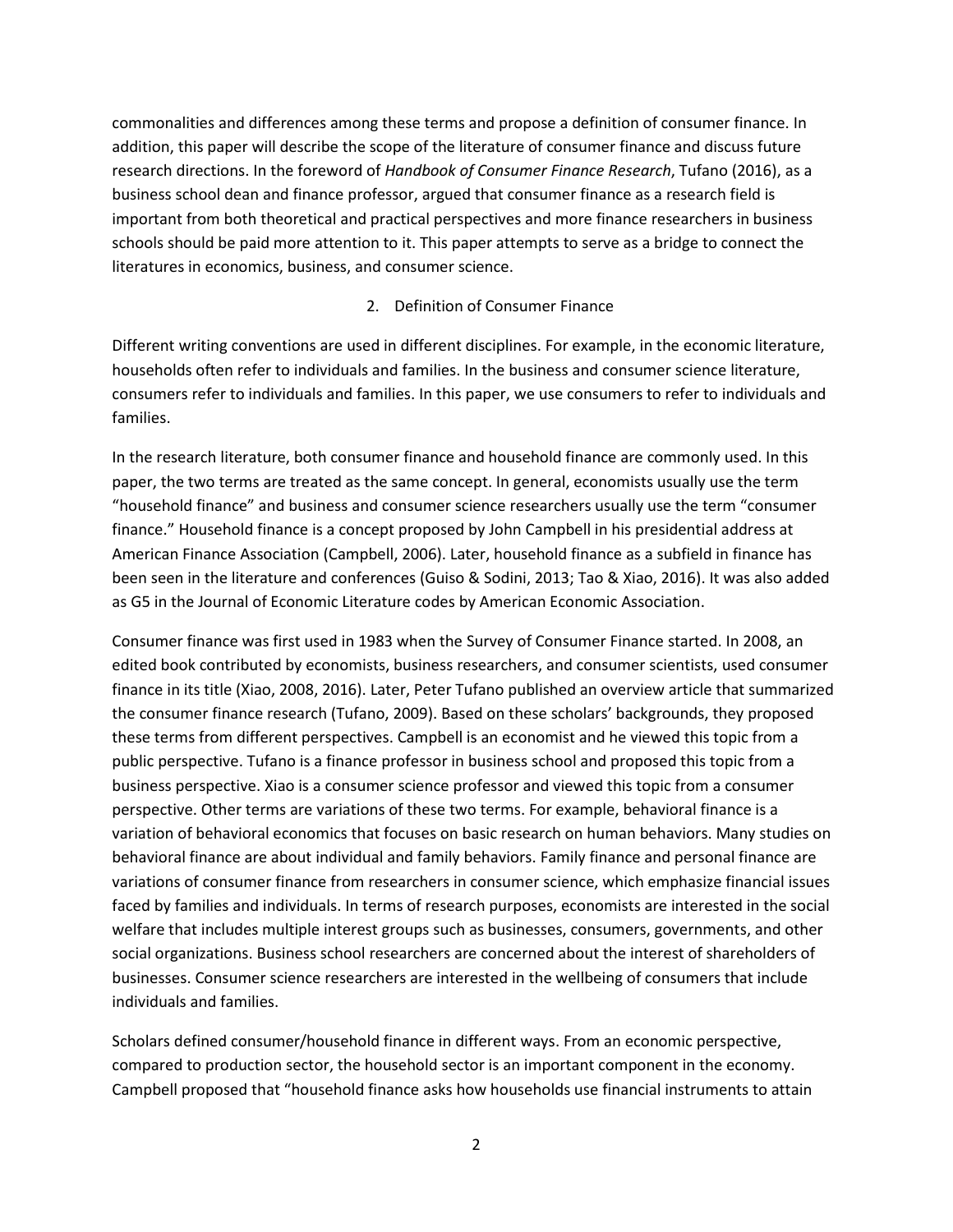their objectives" (Campbell, 2006, p1553). In his presidential address, he discussed research issues related to investing and borrowing. He also discussed equilibrium in retail financial markets as an economist usually does. Since Campbell proposed the term "household finance" in 2006, household finance as a field is emerging in economics and finance (Guiso & Sodini, 2013; Tao & Xiao, 2016).

In the preface of the first edition of the *Handbook of Consumer Finance Research,* Xiao (2008) pointed out consumer financial issues include retirement and college savings and consumer borrowing, and the research purpose of consumer finance is to improve consumer financial wellbeing and quality of life.

Tufano defined consumer finance as "the study of how institutions provide goods and services to satisfy the financial functions of households, how consumers make financial decisions, and how government action affects the provision of financial services" (Tufano, 2009, p229). In this definition, three players are mentioned, institutions (mostly commercial companies), consumers, and governments. Further, Tufano specified financial functions needed by households that are moving funds, managing risk, advancing funds from the future to today, and advancing funds from today until a later date. These functions can be expressed concisely as paying, insuring, borrowing, and saving.

Wang, Liao, and Zhang (2010) proposed a broader definition for consumer finance. Based on their arguments, consumption is not only limited to the consumption of everyday life, but also includes the use or consumption of all resources for non-productive purposes. Finance includes not only financial problems faced by consumers themselves, but also by markets, institutions, and governments and consumption related financial technologies, products, services, laws, regulations, and policies.

Based on the above discussions, consumer finance is defined as a research field to study how financial institutions provide products and services to meet financial needs of consumers, how consumers make financial decisions, how government agencies regulate financial institutions and protect financial consumers, and how science and technology help optimize the efficiency of consumer finance markets and improve social welfare.

## 3. Scope of Consumer Finance

In terms of business practices, in the U.S., consumer finance originally refers to fringe banking where non-regulated institutions provide high cost loans such as pay day loans to consumers who need cash quickly but are excluded from mainstream financial services. In recent years, consumer finance covers all financial services needed by consumers (Xiao, 2008, 2016). In China, consumer finance originally refers to short term loans for consumption purposes, but in recent years, consumer finance covers not only short term but also long term loans such as mortgage; not only consumer borrowing but also saving/investing, insurance and payment services (Liao, 2011). Based on financial functions needed by consumers and specified by Tufano (2009), these functions include paying, insuring, borrowing, and saving. In this paper, paying is expanded to include general money management and is referred as money managing thereafter. In addition, consumer finance research topics are not limited to traditional financial functions and include many other topics such as relevant datasets, fintech, financial capability, demographics, family relations, and human developments (Xiao, 2008, 2016). These nontraditional topics are discussed in section 4.

## 3.1 Money Managing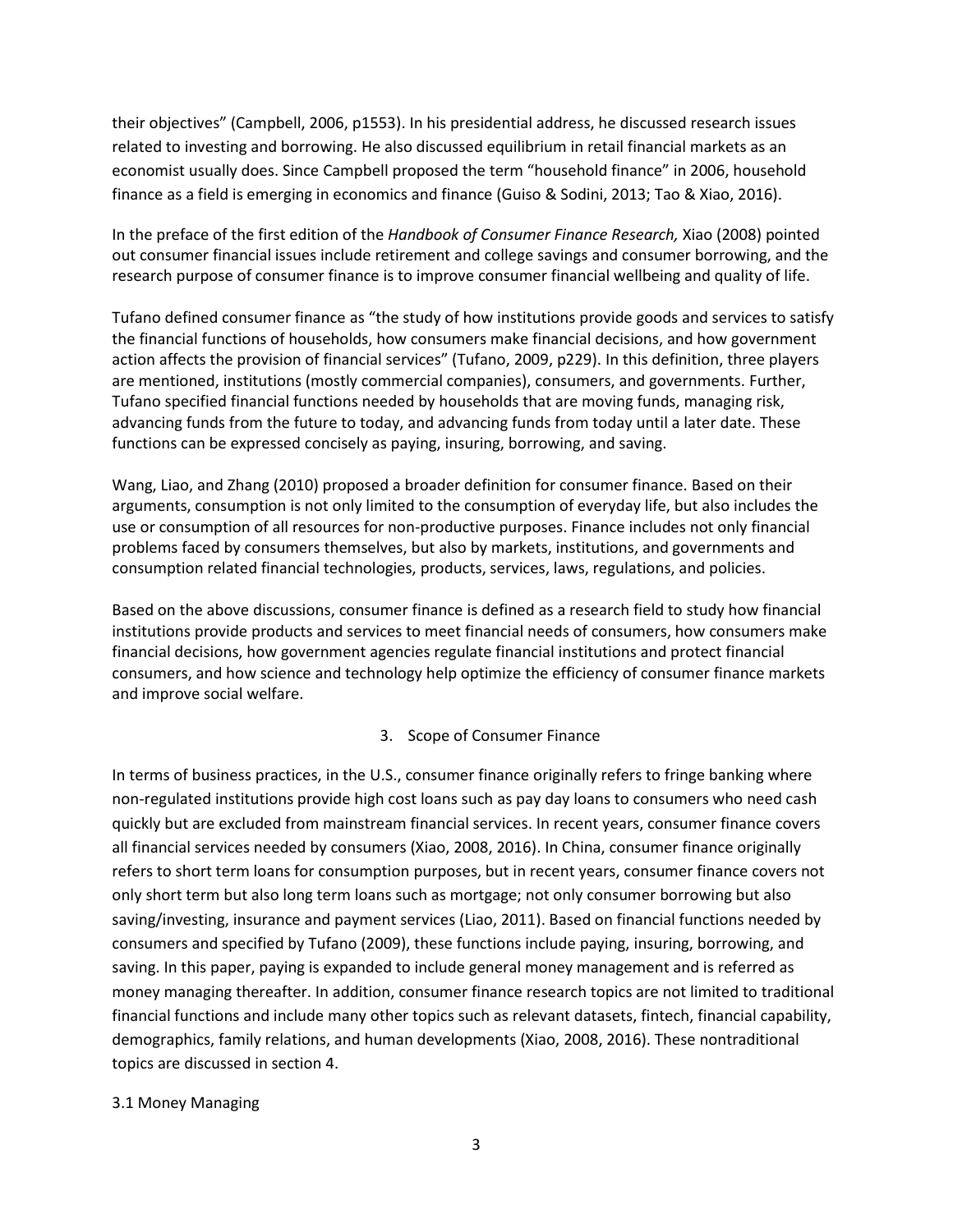Money managing refers to payment instrument choice and general money management behavior. Payment instrument is important in financial services. Because of the advance of technology, payment instrument becomes diverse among countries. For example, in developed countries such as the U.S., the popular payment instrument is a credit card but in developing countries such as China, mobile payment becomes popular. Payment instruments not only provide transaction convenience for consumers but also add other financial functions such as borrowing and saving when relevant fintech companies emerge. In China, through mobile payment, many consumers not only use it for purchase but also for borrowing and saving purposes.

In the U.S., staff researchers from Federal Reserve Banks report statuses and trends of consumer payment choices including findings of Survey of Consumer Payment Choice (e.g. Greene & Stavins, 2018) or the Diary of Consumer Payment Choice (e. g. Kumar, Maktabi, & O'Brien, 2018).

Researchers examine factors associated with consumer payment choices such as identify theft (Kahn & Liñares-zegarra, 2016), price discount (Briglevics & Shy, 2014; Stavins & Shy, 2015; Stavins, 2018), law change (Koulayev, Rysman, Schuh, & Stavins, 2016), data breach (Greene & Stavins, 2017), consumer security perception (Kahn, Liñares-Zegarra, & Stavins, 2017), and peer (van der Cruijsen & Knoben, 2018). Payment choice is also a contributing factor considered when other consumer behaviors are researched such as contributing to charity (Soetevent, 2011). Researchers also examine the effects of new payment tools on consumer payment choices such as mobile payment (Trütsch, 2016).

Consumer financial behaviors can be measured in both objective and subjective measures. Subjective measures are usually used in field studies. Researchers developed a series of questions and asked respondents to report their behaviors (e.g. Dew & Xiao, 2011). Objective measures are usually obtained from administrative data from corporate and government institutions. More and more researchers combine survey and administrative data for research purposes, such as a study about the effect of state mandated financial education on later debt behavior of young adults (Brown, Grigsby, Van Der Klaauw, Wen, & Zafar, 2016).

Researchers also examine relationships between various financial behaviors among consumers with income levels. Evidence shows that consumers with lower income are more likely to perform budgeting behavior and consumers with higher income are more likely to perform long term planning behavior (Xiao & O'Neill, 2018a, 2018b). Present-biased consumers are more likely to spend and less likely to save (Xiao & Porto, 2019b).

## 3.2 Insuring

Theoretically, Pareto optimal allocation of risks, famously known as the mutuality principle, governs the distribution of diversifiable and undiversifiable risks in the ideal world (Liu, Wu, and Yu, 2019). From the perspective of consumer finance, insuring refers to consumer demand for insurance products and welfare consequences of using insurance products. Consumers can buy many types of insurances. Jaspersen (2016) reviews 95 hypothetical surveys and experimental studies of insurance demand and finds that such studies have both been used to study general decision theories under risk and to examine specific aspects of insurance markets, in which a rather large variety of experimental methods has been used. In a review paper, Harrison and Ng (2019) argue that theories of the demand for, and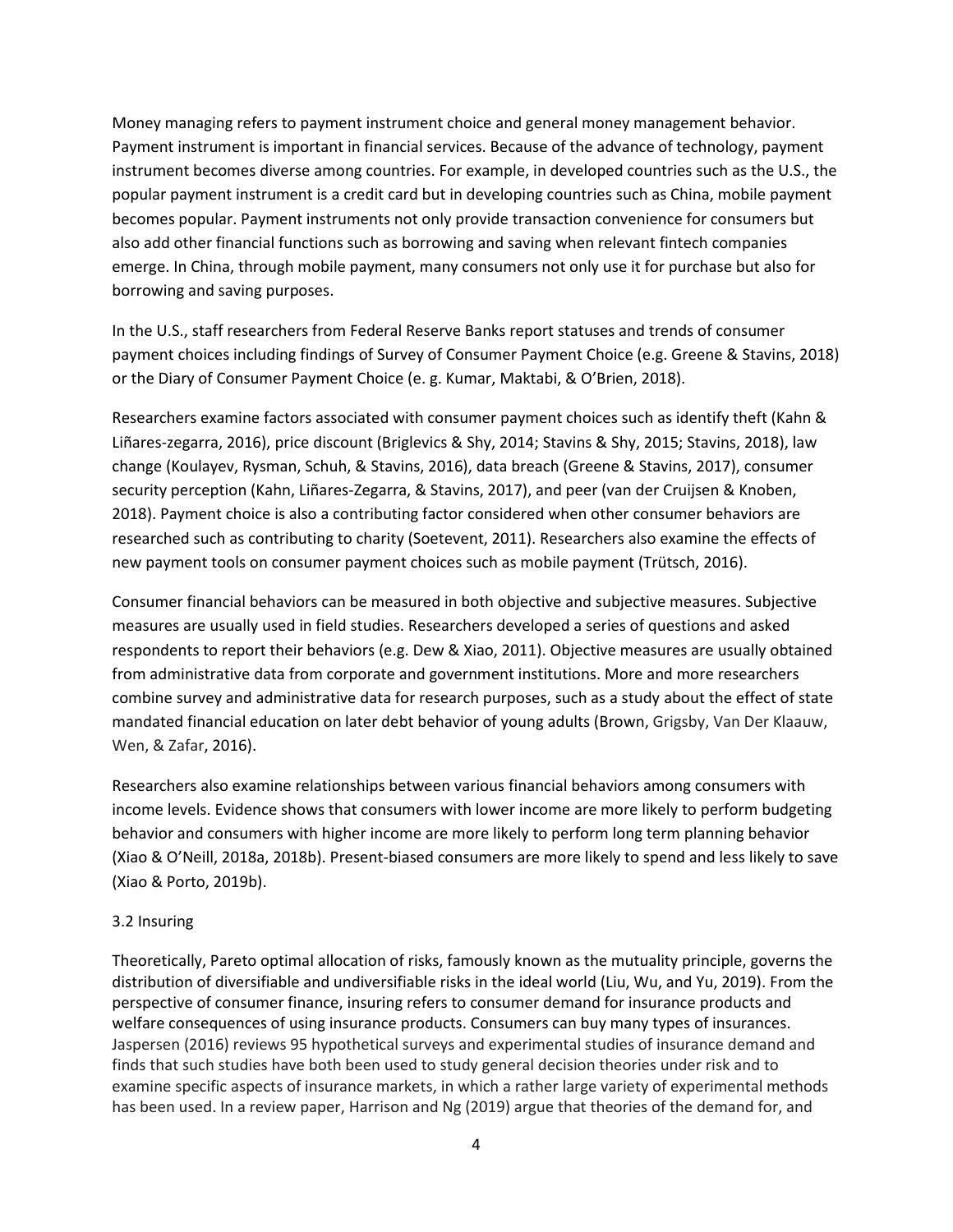welfare evaluation of, insurance products are well developed but the empirical literature has not maintained this tight connection. In fact, much of the empirical literature illustrates the dangers of the modern passion with agnostic economics: avoiding theory at all costs to focus on "what works."

A casual search of the literature shows that most empirical studies examined consumer demands for health insurance and disability insurance. Some studies also examined welfare consequences of consumer use of these insurances. In addition, empirical research also examined advantageous selection, a concept opposite to adverse selection, both of which are closely related to insurance markets.

## 3.2.1. Demand for Health Insurance

Geruso and Layton (2017) review the theory and evidence concerning selection in competitive health insurance markets and discuss the common policy tools used to address the problems it creates. They first outline some important but often misunderstood differences between two types of conceptual frameworks that economists use to think through selection, the fixed contracts approach and the endogenous contracts approach. Then they discuss four commonly employed policy instruments that affect the extent and impact of selection: 1) premium rating regulation, including "community rating"; 2) consumer subsidies or penalties to influence the take-up of insurance; 3) risk adjustment, which is a policy that adjusts payments to private insurance companies based on the expected health care costs of enrollees; and 4) contract regulation, often involving rules for the minimum of what must be covered by the privately provided health insurance contract.

Pendzialek, Simic, and Stock (2016) present a systematic review of empirical studies on price elasticity of demand for health insurance. A total of 45 studies from countries such as the USA, Germany, the Netherlands, and Switzerland were found. Clear differences in price elasticity by countries are identified. While empirical studies show a range between -0.2 and -1.0 for optional primary health insurance in the US, higher price elasticities between -0.6 and -4.2 for Germany and around -2 for Switzerland are calculated for mandatory primary health insurance. Saltzman (2019) estimates demand for health insurance using consumer-level data from the California and Washington ACA exchanges and finds ownpremium elasticities of −7.2 to −10.6 and insurance coverage elasticities of −1.1 to −1.2; and limited response to the mandate penalty amount, but significant response to the penalty's existence, suggesting consumers have a "taste for compliance."

Many factors are associated with health insurance demands. Sharpe (2016) provides an overview on consumer financial issues in health care in the U.S. Nayak, Krishnamoorthy, Bhattacharrya, and Pathak (2018) study the preferences of customers when purchasing a health insurance policy and provide a holistic view of what customers expect from the health insurance industry and what the industry is prepared to provide.

Socioeconomic conditions may affect demands for health insurance. Cheng and Lu (2019), using data from China, find changes in demographic conditions associated with the one-child policy, the urbanization process, an ageing population and an imbalanced dependency ratio are significantly related to the consumption of life and health insurance. Air pollution may affect health insurance demand. Chang, Huang, and Wang (2018) find that one standard deviation increase in daily air pollution leads to a 7.2% increase in the number of insurance contracts sold that day.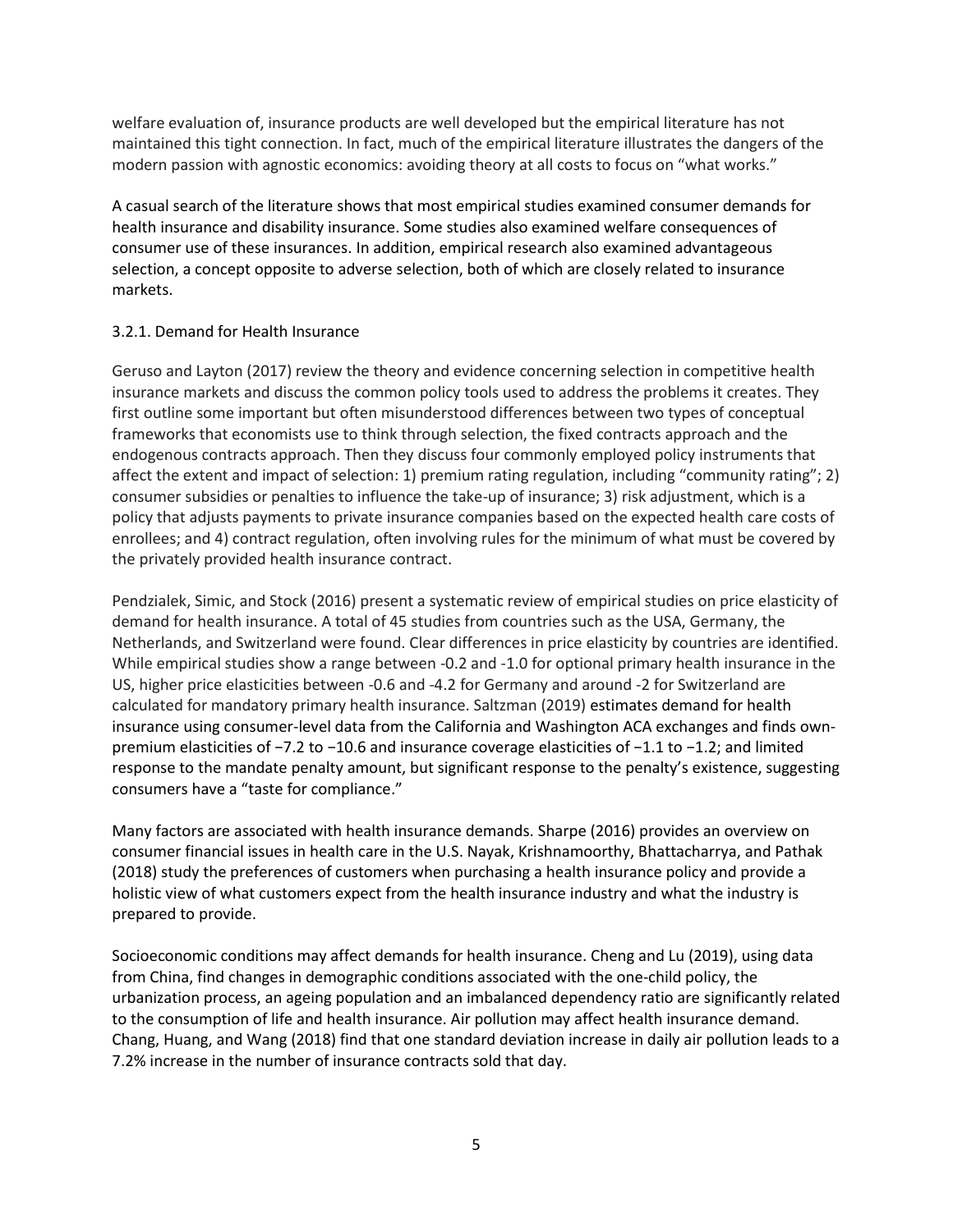Laws may affect employee insurance choices. Trish and Herring (2018) evaluate the impact of limiting allowable rating variation on employer self - insurance across industries with varied health risk. Using data from the Employer Health Benefits Survey, they find that lower risk employers subject to laws limiting allowable premium rating variation have a predicted probability of self - insurance that is about 18 percentage points higher than otherwise - similar higher risk employers.

Family formation may affect demand for health insurance. Doiron and Kettlewell (2020), using a unique panel of young Australian women, find that women purchase insurance in preparation for pregnancy but then transition out of insurance once they have finished family building.

Mother's work type may affect children's health insurance coverage. Lim (2019), using longitudinal data, find that mothers' nonstandard work is associated with a higher likelihood of children being uninsured or relying on public programs.

## 3.2.2. Demand for Disability Insurance

Information provision may increase disability insurance demand. Armour (2018) exploits a natural experiment in information provision on U.S. Disability Insurance (DI) applications: the Social Security statement, and finds that among those previously reporting a work limitation, biennial DI application rates approximately doubled.

Economic conditions may not affect consumer application for disability insurance. Jiménez-Martín, Mestres, and Castelló (2019) explore the relationship between economic conditions and disability insurance (DI) participation in Spain during the Great Recession. They show that DI applications are not responsive to the business cycle and that economic conditions have no effect on the composition of new DI awardees.

Early assessments of an individual's need for vocational rehabilitation may increase demand for disability insurance. Engstrom, Hagglund, and Johansson (2017) with data from the Swedish sickness insurance system find that one of the interventions increases the flow to disability benefits by 20%.

## 3.2.3. Insurance Product Choice and Welfare

Consumer suboptimal choice of insurance products may bear lifecycle welfare costs. Koijen, Van Nieuwerburgh, and Yogo (2016) have developed a pair of risk measures, health and mortality delta, for the universe of life and health insurance products. Their life-cycle model of insurance choice and data from the Health and Retirement Study show that for the median household aged 51 to 57, the lifetime welfare cost of market incompleteness and suboptimal choice is 3.2% of total wealth.

Life insurance payout may not affect spousal wellbeing. Harris and Yelowitz (2018), using the Health and Retirement Study, examine individuals whose spouses died during or soon after his or her peak earnings years and find that sizable lump - sum life insurance payouts do not significantly influence spousal wellbeing.

Expansion of health insurance may decrease mortality. Andersen (2018) examine the effect of the 1973 expansions of Medicare coverage among individuals with end-stage renal disease (ESRD) on insurance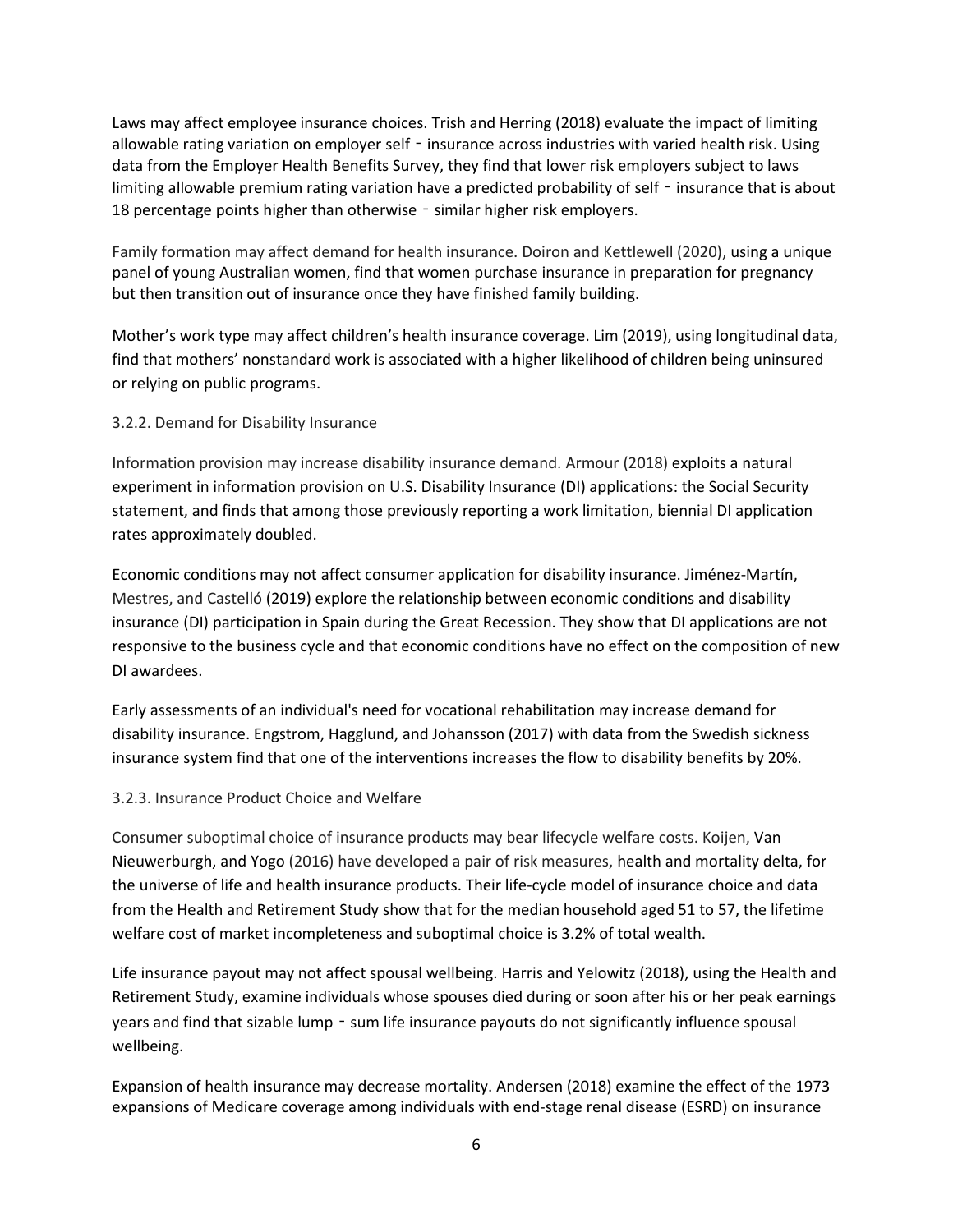coverage, health care utilization, and mortality and find that the expansions have increased insurance coverage by 22 to 30 percentage points, increased physician visits by 25 to 35 percent, and decreased mortality due to kidney disease in the under 65 population by 0.5 to 1.0 deaths per 100,000.

Losing health insurance may not affect young adults' risky health behavior. D. Lee (2018), using the National Health Interview Survey data, finds that when young adults become 26 years old, they are 7 to 10 percentage points more likely to lose health insurance than young adults under the age of 26, but presence or absence of health insurance does not affect their smoking and drinking behaviors and their access to preventive care.

Health insurance coverage may reduce labor supply. Le, Groot, Tomini, and Tomini (2019) have conducted a review based mainly on the literature using the U.S. data and find that spousal coverage in the US is associated with reduced labor supply of secondary earners. They show initial evidence of labor supply distortion caused by Children's Health Insurance Program, Affordable Care Act and other public health insurance expansions, in which dependent young adults in the US who can access health insurance via their parents' employer have lower labor supply through fewer hours worked while keeping the same employment probability.

Health insurance coverage may provide financial protection for households. Mitra, Palmer, Pullaro, Mont, and Groce (2017) have conducted a systematic review of the impact of health insurance on children and their households in low- and middle-income countries where nine-tenths of the world's child population reside. They find nine out of ten studies reviewed provide consistent evidence that health insurance provides financial protection for the households.

Mother's insurance coverage may have positive impacts on neonatal outcomes. Kumar and Gonzalez (2018), using Mexico hospital - based administrative data, find that children born to insured mothers weigh 108 g higher and have reduced probability of low birth weight by 7.5 percentage points.

Researchers examine welfare effects of the Affordable Care Act (ACA). ACA may encourage young adults' college enrollments. Lopoo, Cardon, and Raissian (2018), using data from the American Community Survey, find that the implementation of the Affordable Care Act mandate is associated with a 3–5 percent increase in college enrollment among women 23–25 years of age. ACA may improve family investment diversification. J. Lee (2018), using the Survey of Income and Program Participation data, finds that the dependent coverage mandate has significantly increased the share of stocks 2.5 percentage points for households having both parental employer-sponsored health insurance and dependent children aged 19 to 25 years. ACA may encourage reversals in retirement. Congdon-Hohman (2018) uses the longitudinal aspect of the Health and Retirement Study and finds that health insurance sources play a particularly predictive role for early retirees and those who were previously open to the idea of working in retirement. Rough estimates suggest that the ACA might reduce the number of reversals by between two and four percentage points, which would translate to 80,000 and 170,000 retirees annually. ACA may encourage the opioid use disorder treatment utilization. Meinhofer and Witman (2018), exploiting cross-state variation in effective dates of Medicaid expansions under the Affordable Care Act and find that aggregate opioid admissions to specialty treatment facilities increased 18% in expansion states, most of which involved outpatient medication-assisted treatment (MAT).

3.2.4. Advantageous Selection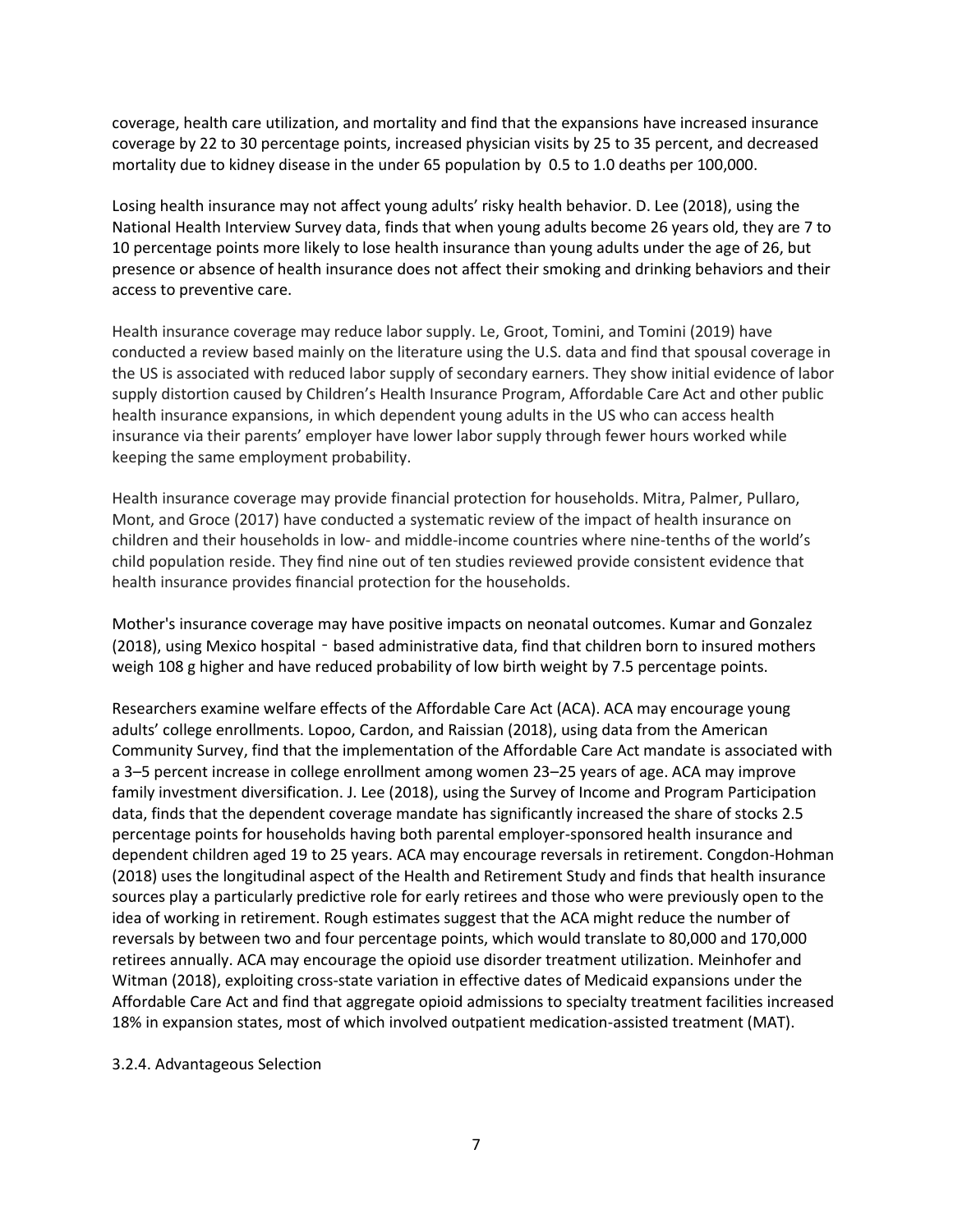The classical model of insurance demand proposed by Rothschild and Stiglitz (1976) asserts that individuals with higher expected claims buy more insurance than those with lower expected claims. This phenomenon is also called adverse selection since insurance providers hope all insurance buyers should have the same chance to incur insurance covered incidents so that insurance companies can be profitable. This model is continuously updated and enhanced (Stiglitz, Yun, and Kosenko, 2017). The adverse selection is confirmed by some insurance markets such as acute health insurance and annuity markets. However, as summarized by Cutler, Finkelstein, and McGarry (2008), some markets show either no selection or the opposite, advantageous selection; those with lower risk of insurance covered outcomes have higher insurance coverages. These include life insurance, long-term care, and Medicap markets. A Medigap policy is health insurance sold by a private insurer to fill "gaps" in coverage of the basic Medicare program (e.g. co-pays, prescription drugs). The Medicare program, as part of the social security system, provides limited health insurance for U.S. senior citizens.

Fang, Keane, and Silverman (2008) have documented advantageous selection in the Medigap insurance market and also explored its sources. They find that after controlling for health, Medigap holders spend more than medical care holders, which is considered as the evidence of advantageous selection. Sources of this advantageous selection include income, education, longevity expectations, and financial planning horizons, as well as cognitive ability.

Cutler et al. (2008) believe determinants of insurance products holding and expected insurance claims are not the same. They use risk tolerance, proxied by risky behavior variables, to explain the association between the aforementioned two factors. They find evidence to support both adverse selection and advantageous selection but for different markets. They suggest that policy makers may consider possibilities of both concepts when making policies for different insurance markets.

The concept of advantageous selection continues to receive support from recent research. Using a linked data set based on the Medicare Current Beneficiary Survey data for 2003–2004, Li and Trivedi (2016) conducted analyses using a Bayesian econometric framework and the presence of both adverse and advantageous selections in the supplemental insurance market. Corea (2017) shows that in some European insurance markets, the low risk profile agents buy more insurance, supporting the concept of advantageous selection.

Han and Lavetti (2017) show evidence that the introduction of Medicare Part D provides a mechanism for Massachusetts plans to increase selection, and that consumers have responded, increasing its market shares among beneficiaries taking drugs associated with the strongest advantageous selection incentives. Soika(2018) provides evidence of advantageous selection in the individual long-term disability insurance market and identify residential location as one source of advantageous selection.

Sloan, Robinson and Eldred (2018) examine automobile insurance policy choice using consumer behavior data and find a zero correlation between ex post accident risk and insurance coverage, reflecting advantageous selection in policy choice offset by moral hazard.

Briand and Lesueur (2019) show that the ex-ante moral hazard effect is, in reality, driven by (nonrational) individuals' preferences when the non-rationality assumption is considered. In addition, the prevention program encourages both self-protection effort and long-term care insurance purchase: advantageous selection.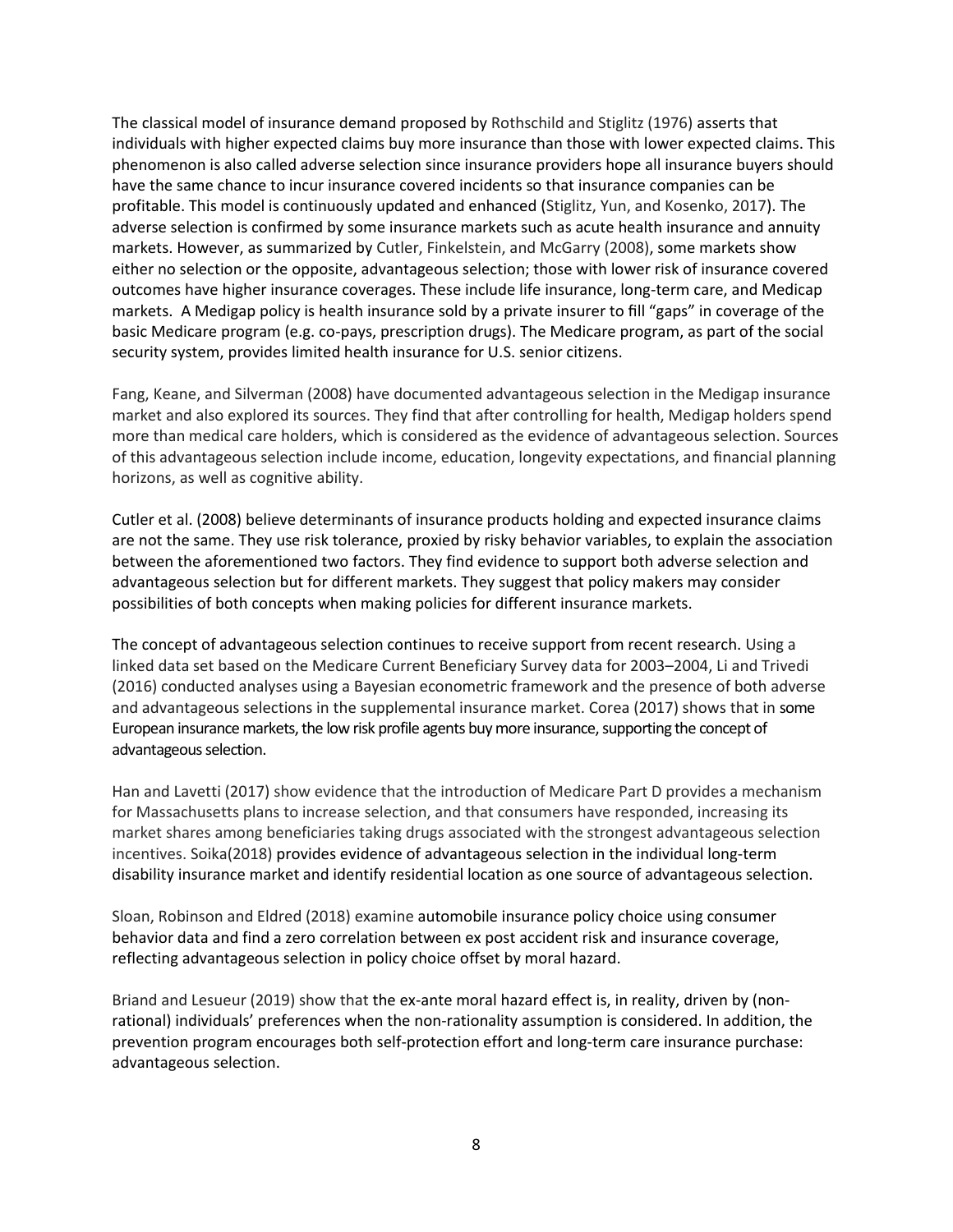Using a laboratory experiment, Ali, Mihm, Siga, and Tergiman (2019) investigate the degree to which individuals account for adverse and advantageous selection. They find subjects account for adverse selection to a greater degree than they account for advantageous selection. In addition, they find that a sizable fraction of subjects who do not behave according to predictions are in fact able to understand selection effects but do not apply that knowledge. These results suggest the coexistence of both adverse selection and advantageous selection.

## 3.3 Borrowing

Based on the traditional economic theory, consumers have an expected consumption level over the lifecycle. One major life goal is to smooth consumption. If income levels are unstable, borrowing should be used to smooth consumption. From this perspective, credit access is an indicator of financial wellbeing. The more sources to borrow, the better for consumers. However, borrowing cannot be overextended; if so, consumers will have heavy financial burdens and the worst case is financially insolvent and bankrupt. To measure debt related wellbeing, several financial ratios are used such as income to debt ratio (also called leverage rate) and income to debt payment ratio. Some ratios are used to measure debt related financial difficulties such as income to debt payment ratio over 40%, late in debt payment for 60 or more days, etc. (Bricker,Dettling, Henriques, Hsu, Jacobs, Moore, Pack, Sabelhaus, Thompson, and Windle, 2017). Different types of debts may have different meanings for consumers with different characteristics such as family structures (Xiao and Yao, 2020). Consumer loan defaults are associated with family lifecycle stages (Xiao and Yao, 2014).

Research on debt holding and subjective wellbeing is emerging. The general finding is that debt is negatively associated with happiness (Tay, Batz, Parrigon, and Kuykendall, 2017). Data from China also show similar results (Liu, Zhong, Zhang, and Li, 2020; Xiao, Zhang, and Li, 2019; Xiao, Yan, Bialowolski, and Porto, 2020). Research also shows that debt types and sources may have differential effects on happiness.

Debt can be divided into secured and non-secured debts. Mortgage is the major, secured debt type for many consumers in many countries. Consumers can also borrow from non-secured debts such as credit card, education, and high costly loans. The following are some topics regarding consumer borrowing behavior.

## 3.3.1 Choice of Optimal Mortgage Decision

Mortgage is the most important debt borrowed by households but its research from the household perspective is limited. Two types of mortgages are common among developed countries, fixed-rate mortgage (FRM) and adjustable-rate mortgage (ARM). The study by Campbell and Cocco (2003) is the first to examine choice of optimal mortgage decisions. Using a lifecycle model, they consider many factors such as inflation, uncertainty of real interest rate, borrowing constraints, labor income risk, possibility of moving, etc. Based on their analyses, choosing FRM, families are facing wealth risk. Even during the time with stable inflation, families need to pay high interests. Choosing ARM, families are facing income risk. During the time of high inflation, families need to pay for the interests and reduce consumption due to borrowing constraints. ARM exposes families in front of the change of real interest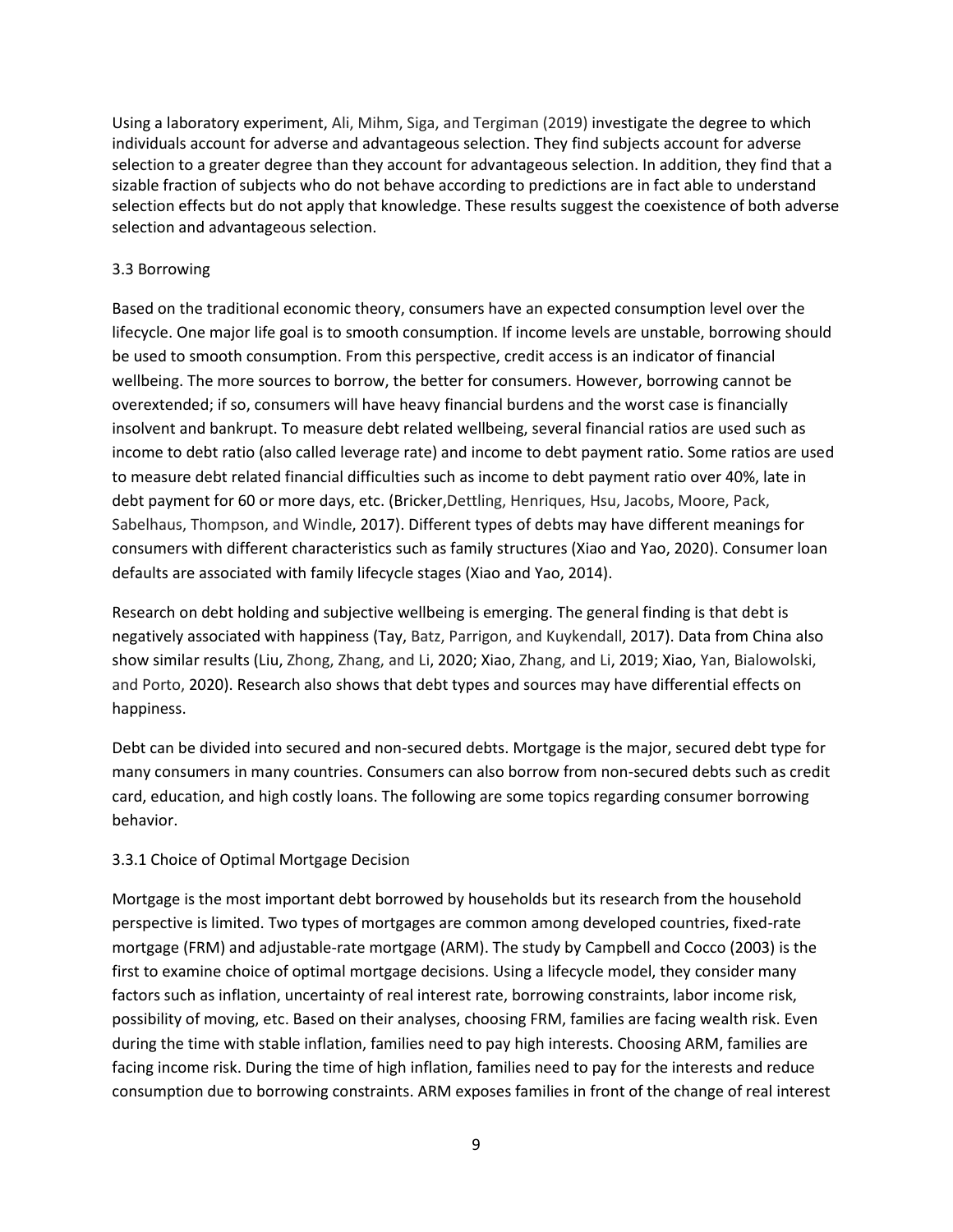rates while FRM may protect families from it. Using the U.S. data, they solve for a numeric solution. The results show that families that have high mortgage to income ratios, fluctuating labor incomes and risk aversion attitude will be affected more by income risk and should choose FRM. Conversely, if families are affected more by wealth risk, they should choose ARM. For families that are likely to move and with borrowing constraints, the optimal mortgage contract should be ARM. However, the interest rate difference between FRM and ARM could be used for the reference indicator. If the current rate difference is very small, the short term interest rate is very high and in the future it will decrease, families should choose FRM.

Koijen, Van Hemert, and Van Nieuwerburgh (2009) have constructed a two-period model to examine the rule of family choice of mortgage contracts. This model suggests that if the difference between ARM risk and FRM risk is smaller than long term bond risk premium, families should choose ARM. Otherwise they should choose FRM. Their empirical analyses show that long term bond risk premium can explain 80% of ARM shares. A later research (Badarinza, Campbell, and Ramadorai, 2018) has also confirmed this result. Using international comparison data, they find that under borrowing constraints, family decision on mortgage contract choice is not based on the spread between the FRM rate and the current ARM rate but the spread between FRM rate and the average rationally expected ARM rate over the next year. Considering country differences in mortgage contract systems, inflation environment and family risk taking attitudes, these models provide some explanations for heterogeneity of mortgage markets across countries.

#### 3.3.2 Refinance Decision

Refinancing is a complicated decision that also affects family welfare. If holding an FRM contract without early payment penalty and interest rates are decreasing, refinancing is beneficial for families. However, many families respond slowly and sluggishly when opportunities come (Campbell, 2006). Research also shows some families have refinanced too early (Agarwal, Driscoll, and Laibson, 2000). "Too early" is defined as the refinance interest rate is lower than the best refinance interest rate difference's 75%. Based on this definition, at least one fourth of families are "too early refinancer".

What is the best refinance interest rate? Traditional mortgage advisors' rule of thumb is: present value of refinance saved interests>= cost of doing refinancing. But Agarwal, Driscoll, and Laibson (2013) argue that is not the optimal rule. The formula they use is: present value of refinance saved interests >= refinancing costs+ the difference between an old "in-the-money" refinancing option and a new "out-ofthe-money" refinancing. Based on this definition, they conclude that the optimal refinance interest rate difference is negatively related with the current mortgage size and positively associated with moving and other external factors that result early full payment rate, fluctuation of mortgage interest rates, cost of refinancing, family marginal tax rate, etc. They estimate that for a family with \$100,000 and \$500,000 mortgage, the optimal refinancing interest rate difference should be 193 and 118 base points, respectively. For comparison, the rule of thumb's best interest difference is 76 and 33 base points. If interest rates decrease to a point lower than the optimal refinancing interest rate difference and families have not done refinancing, then this is the financial mistake made by families. Campbell (2006) shows characteristics of refinancing families that have higher education level, richer, higher home value, younger, and with smaller family size. Using Danish data, Andersen, Campbell, Nielsen, and Ramadorai (2015) have compared Woodhead (no response to refinancing opportunities) and cool-head (respond fully to refinancing opportunities) and find similar results to Campbell's.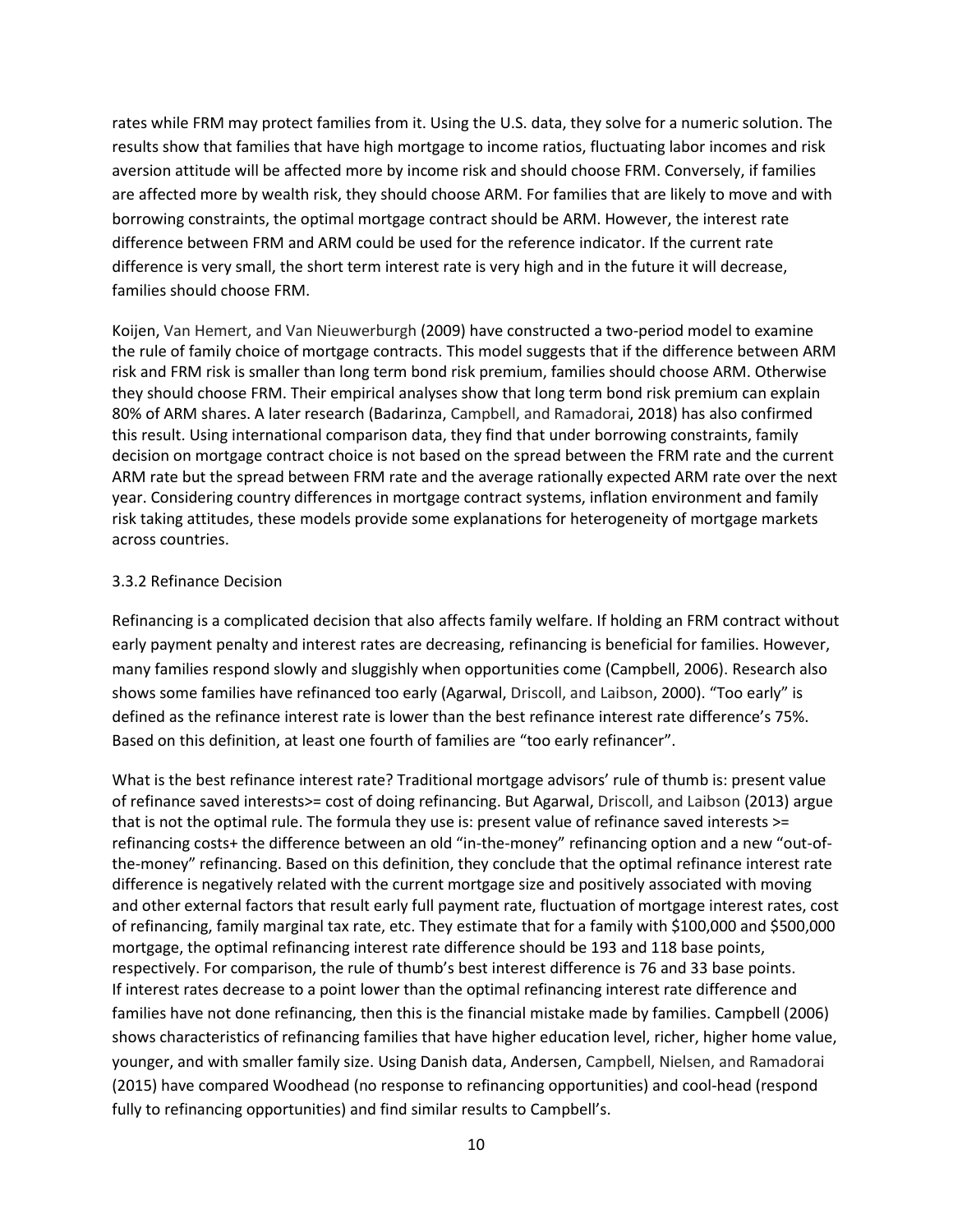## 3.3.3 Mortgage Default

Mortgage defaults have serious consequences at micro- and macro-economic levels. First, it will result in foreclosure, affecting family life badly and also precluding families from the financial services to lower future living standard. Second, it will generate negative externalities, lowering housing prices in local communities (Campbell, Giglio, and Pathak, 2011). Third, it will bring negative shocks to mortgage issuing financial institutions. These factors together will result in economic crises, and in turn more defaults, and the whole economy is in a vicious spiral.

Guiso, Sapienza, and Zingales (2013) assert that foreclosure involves both monetary costs (relocation, uncertain future interest rates) and non-monetary costs (reputation, psychological cost of engaging in unethical behavior). Social contagion is another factor. Determinants of default decisions are three: the size of the shortfall, the pecuniary and non-pecuniary costs of defaulting, and the option value of not defaulting today. They find when the shortfall value of a negative equity reaches \$50,000, 8.9% of families will strategically default. When the value reaches \$100,000, 23% of families will do so.

Campbell and Cocco (2015) have constructed a model to emphasize the importance of borrowing constraints in mortgage default. Their analyses show that the level of negative home equity that triggers default depends on the extent to which households are borrowing constrained. The stronger the borrowing constraints, the stronger the desire to remove the financial burden, the sooner the default behavior. When inflation and interest rates are high, ARM owners are likely to default. Otherwise, FRM owners are likely to do so.

## 3.3.4 Non-Secured Debt Borrowing Decision

## 3.3.4.1 Credit Card Debt

Using credit card debt may improve household welfare. However, researchers find that many families hold both large amount of credit card debts with high interest rates and liquid assets with low interest rates, which is called "credit card debt puzzle" by Telyukova (2013).

Lehnert and Maki (2007) explain that this kind of family may be on the verge of bankruptcy and credit card debt borrowing is a strategic behavior for preparing for bankruptcy. This view cannot explain why many families have both financial and nonfinancial assets. Bertaut, Haliassos, and Reiter (2009) propose another explanation, the hypothesis of control power. They argue that families use credit card debt to control themselves or their spouse' consumption, but this theory's explaining power is limited since families can use lowing credit card borrowing limits to achieve the same goal.

Telyukova (2013) propose a hypothesis of liquidity demand that has a stronger explaining power. She divides commodities to two categories, cash-only goods and cash-or-credit goods. In her model, families are facing two specific risks, income shock and uncertainty of liquidity expenditure. Based on her estimation, her model can explain 44-56% of household liquid asset. For a median family, the explaining power is 100%. For families with appropriate borrowing constraints, the explaining power is 100%. Her model suggests that the fundamental cause of credit card puzzle is the uncertainty of liquid expenditure. Half of household liquid assets are for precautionary purposes.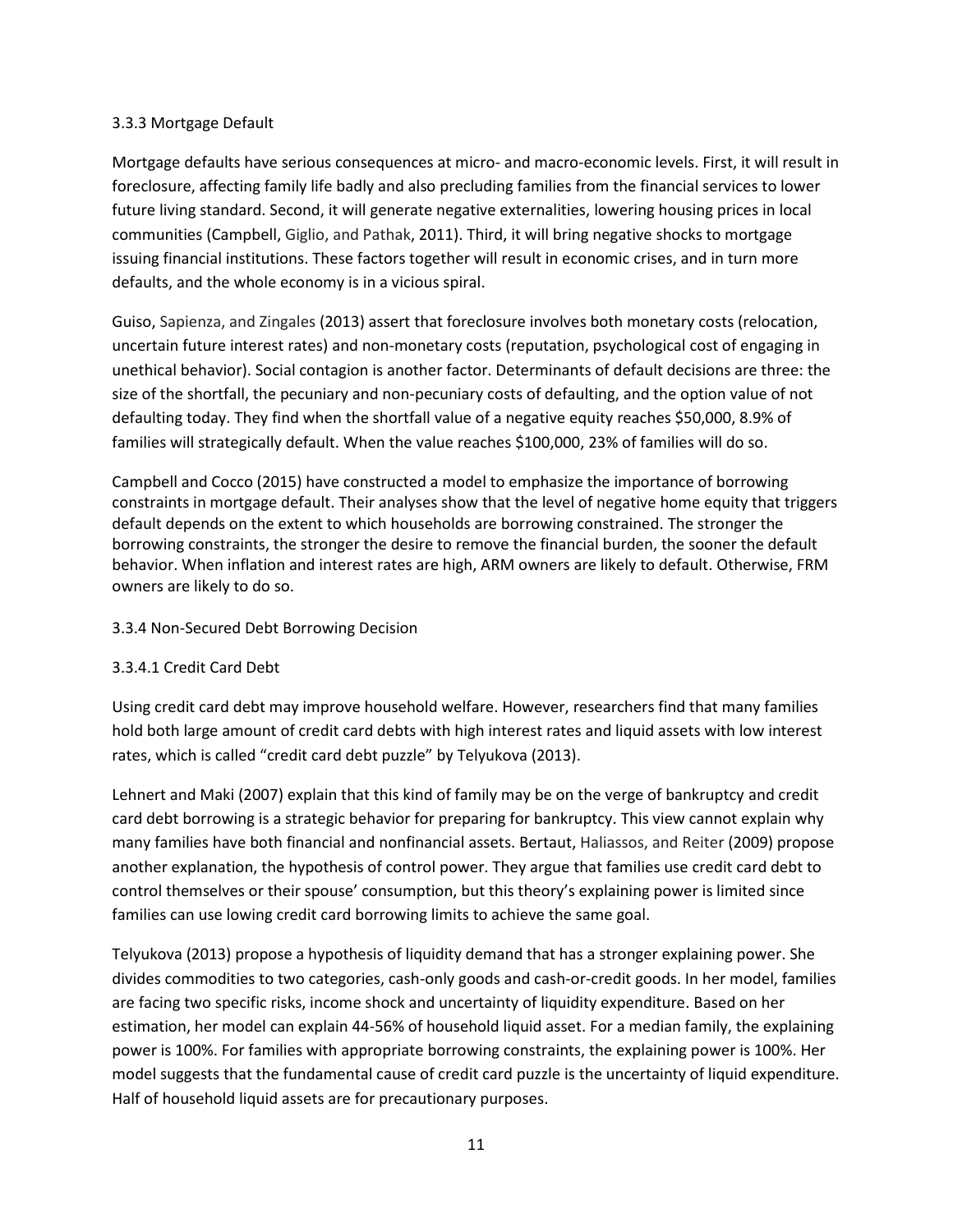#### 3.3.4.2 Payday Loan

This kind of loan usually has small size and short term, less than \$1,000 with a term of 1-2 weeks. The fee is 10-20% of the loan size, and its annualized interest rates can be 260-1040%. In 2010, 12 million American families used payday loans.

Research finds its high interest rates hurt families a lot. Carrell and Zinman (2014) have examined payday loan using data collected among American Air Force personnel and find using payday loans can result in significant decreases of workers' performance and status and increases of undesirable behavior. This effect is stronger among those with no experience and low financial sophistication. Skiba and Tabacman (2019) have explored if payday loan users only use the loan to solve current cash flow difficulties, without considering the high interest burden. Their hypotheses are supported by loan level regulation administrative data. They find that using payday loans may make users more likely to file bankruptcy since this kind of loan has damaged family cash flow.

Why do families want to borrow payday loans? Agarwal, Skiba, and Tobacman (2009) find that 2/3 payday loan users at their first applying for payday loans, have credit card line of over \$1,000, which is greater than a typical payday loan size \$300. If borrowing from credit card, they may save some money. Also they find payday loan borrowers' credit card line decreased during the year. They conclude that inpatient and inappropriate financial management behavior and continuing income shocks may be the reason for families to borrow payday loans. Campbell (2016) argues that payday loan users are usually financially illiterate, cannot understand the connections between fees and annualized interest rates and underestimate borrowing costs, which belongs to financial decision mistakes. Bhutta, Skiba, and Tobacman (2015) agree that these families lack financial knowledge but do not think they are making financial decision mistakes. They find that almost 80% of payday loan applicants have no credit card lines; 90% of applicants have credit card line under \$300. These facts show that payday loans are the last resort for people who need to borrow.

## 3.4.Saving/Investing

From an economic perspective, saving and investing are the same that is the difference between income and expenditure. For consumer saving behavior research, researchers studied saving motives (Xiao, 2015; Yao, Xiao, and Liao, 2015), risk tolerance (Grable, 2016), and retirement saving adequacy (Hanna, Kim, and Chen, 2016), etc. From the perspective of finance, consumer investing includes three aspects, participation in risky asset market, choice of investing portfolios, and asset allocation over the lifecycle.

## 3.4.1 Participation in risky asset market

Many households, even some of them are rich, do not participate in risky asset markets, which is called the "participation puzzle." Based on the standard economic theory, except for those who are extremely risk averse, most consumers should hold certain portions of risky assets in their investment portfolios. Research shows that several factors ignored by the standard economic theory may be important to understand the puzzle, which are fixed participation cost, background risk, habit, consumption commitment, and demographics.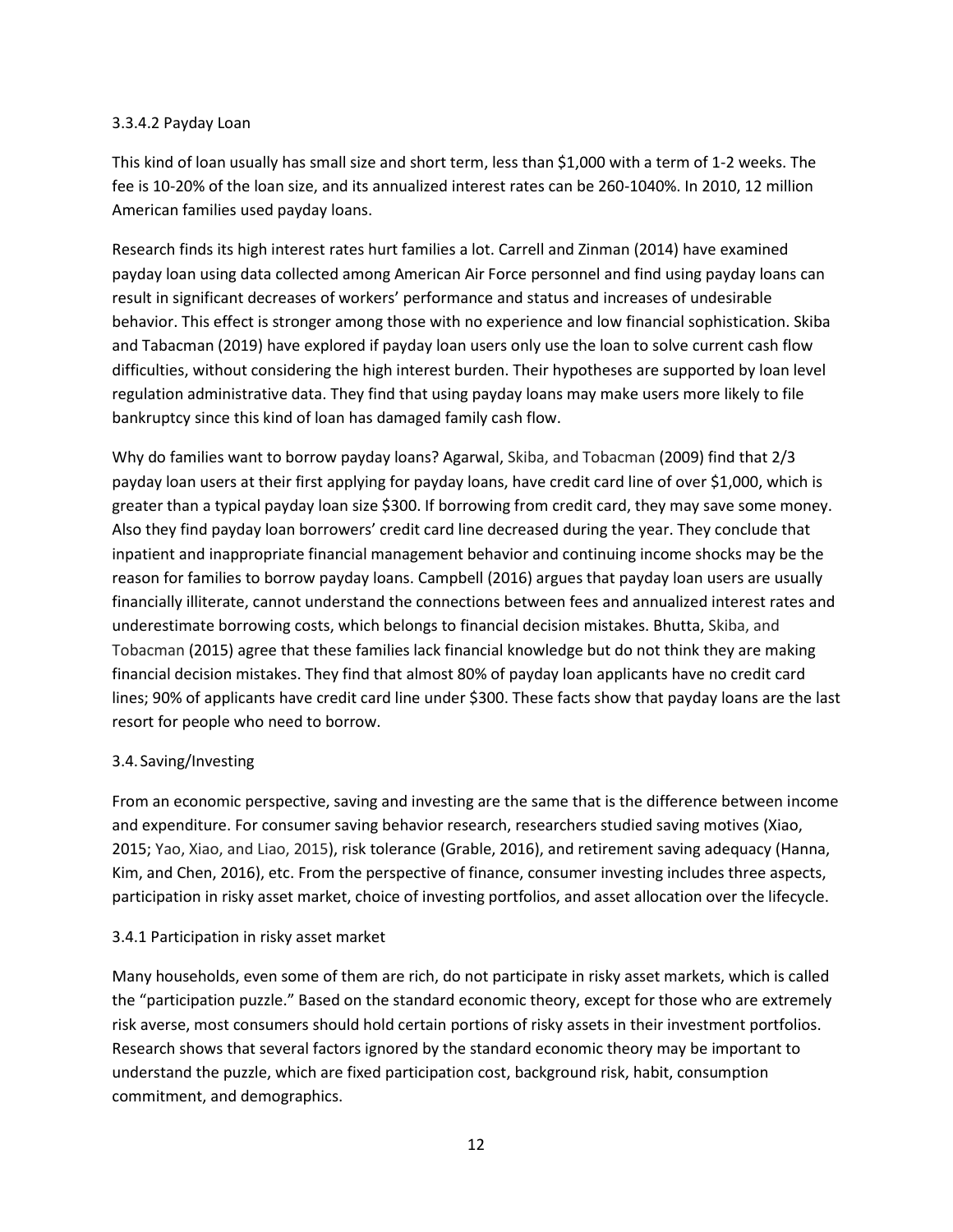*Fixed participation cost* refers to learn and gain basic knowledge about market rules and information to participate and related monetary and time costs. Opening an account also needs to pay a fee. These can be barriers for consumers especially those with lower net worth. Using the U.S. data, research shows that \$50 one-time cost can explain half of the households' nonparticipation and \$260 one-time cost can preclude three fourths households from participation (Vissing-Jørgensen, 2002).

*Background risks* include individual factors that cannot be removed through diversification such as human capital, housing asset, and family business. Human capital can result in labor income, a major income source for most consumers. But human capitals are hard to trade. Research shows that labor income is not related or weakly related with the return of stock markets. Then labor income is considered risk free asset, crowding out the household risk free asset and increasing demand for risky assets (Campbell and Viceira, 2002). Housing asset is the most important asset for most consumers but seldom used to trade for income or wealth shock. Research shows that young and poor consumers want to buy houses, so that they are less likely to buy stocks (Cocco, 2005). Chinese data shows that housing investment affects stock market participation (Wu and Qi, 2007). Renting or owning a house also affects stock market participation. Renters tend to buy more stocks and homeowners tend to buy fewer stocks (Yao and Zhang, 2005). Owning a family business may reduce the portion of stock investment if their business value is high in net worth (Heaton and Lucas, 2000).

*Habit* forming is not based on the current consumption level but on the average consumption level and it is exogenous. If the current consumption is close to the level of habit, consumers are less likely to invest in stocks (Campbell and Cochrane, 1999). Using data from Sweden twins, researchers estimate that present value of continuing habit, on average, accounts for one sixth of asset value and for the poorer, the value is higher, which is negatively associated with the ratio of household risky asset holding (Calvet and Sodini, 2014).

*Consumption commitment* refers to the situation where consumers spend on high transaction costed and seldom adjusted products such as housing and cars so that they are hard to respond to income shocks. Researchers find that when facing medium shocks such as unemployment, over 50% of American households will keep the spending level (Chetty and Szeidl, 2007). Buying a house will reduce stock investment because of consumption commitment (Chetty and Szeidl, 2017). To some degree, consumption commitment is similar to habit formation (ChettyandSzeidl, 2016).

*Demographics* such as age, gender, race, family structure, and education can affect consumer risk preference and risky market participation. Age is negatively and education is positively associated with stock market participation (Campbell, 2006). Swedish data shows that family size is negatively associated with risky market participation (Calvet, Campbell, and Sodini, 2007). The higher the financial sophistication measured by income, asset, and education, the higher the risky market participation (Calvet, Campbell, and Sodini, 2009). Chinese data shows that education and income are positively associated with stock investment but age is not (Wang and Tian, 2012; Yin, Song, and Wu, 2014), which is different from findings using data from developed countries.

#### 3.4.2 Investment Portfolio Selection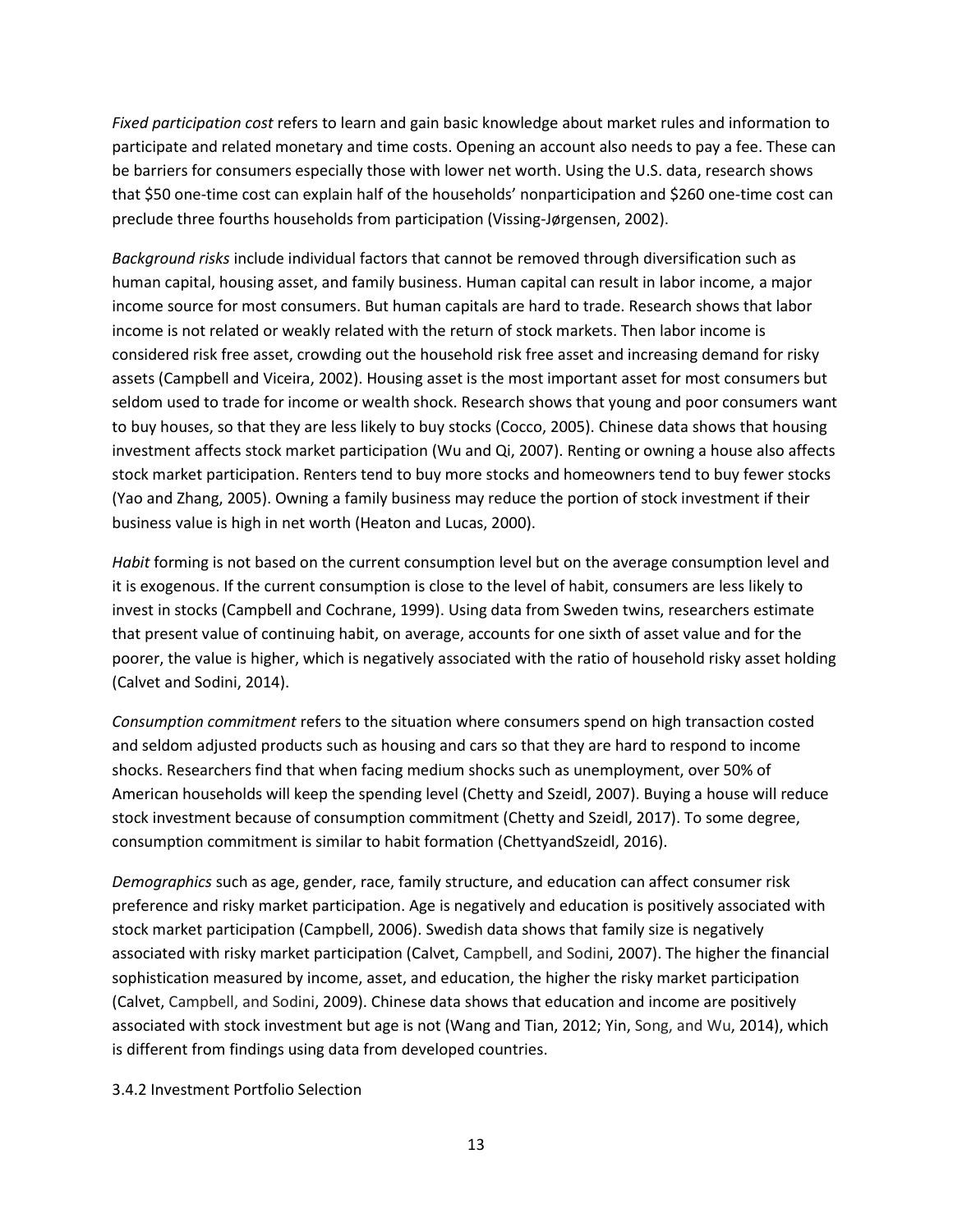One principle of standard investment theory is diversification in portfolios. In a portfolio without fully diversification, unsystematic risks exist that will not receive risk return from the financial market. However, many individual investors do not follow this principle and make following mistakes: very few households hold stocks; when they invest, they show home bias, local bias, and industry bias. Many of them hold more than needed shares of stocks of their own company (own-company bias, Lai and Xiao, 2011). Researchers attempt to understand this investing behavior from following aspects.

*Investing mistakes.* Using Swedish data of household investing portfolios, researchers find that over 50% of risks are from unsystematic risks that implies Swedish households are under-diversified in their investing portfolios (Calvet et al. 2009). Based on their estimation, for a median household, the loss in terms of Sharpe Ratio (a measure of base market portfolio) is one third. They also find that the lower level of financial sophistication of a household, the greater the loss of Sharpe Ratio.

*Information.* Asymmetric information may be a factor of under-diversification. Researchers assume that investors have limited information processing ability, they can only fully use information from local companies that result in local bias (Van Nieuwerburgh and Veldkamp, 2009). Familiarity is another possible factor since investors are more likely to purchase stocks they are familiar with. For individual investors, energy and time are limited, full information is hard to obtain, and attention is a scarce resource. They are more likely to notice attention-grabbing stocks that results in under-diversification (Barber and Odean, 2008).

*Non-standard preference.* Some investors view investment as consumption and invest based on their consumption tastes that may results in under-diversification (Fama and French, 2007). Using Finnish data, researchers find that consumption experience may affect investment behavior (Keloharju, Knüpfer, and Linnainmaa, 2012). Based on their research, investors are more likely to buy and less likely to sell stocks of companies they buy cars from often.

## 3.4.3 Strategic Asset Allocation

The standard investment theory predicts that there is an optimal risky asset portfolio. Suppose the optimal ratio of stock to bond shares is 4:1, then all investors, aggressive or conservative, should hold it. However, research shows that among conservative investors, the bond share is usually high and stock share is low. The situation is opposite in aggressive investors, which is called "asset allocation puzzle" (Canner, Mankiw, and Weil, 1997). To explain the puzzle, researchers propose that the investment horizon may be the key. Standard theory only considers a single period investment but in reality, investors consider a long term even the whole life cycle for investment (Campbell and Viceira, 2001). Long term investment among asset classes are called strategic asset allocation. Researchers attempt to address this issue from two aspects.

## 3.4.3.1 Time-Varying Investment Opportunity Set

To address the strategic asset allocation issue, Merton has proposed a two-asset optimal choice model (1969) and three-fund separation model (1973). However, Merton's theory is abstract and does not specify the hedge portfolio, so that it limits its applications in practice.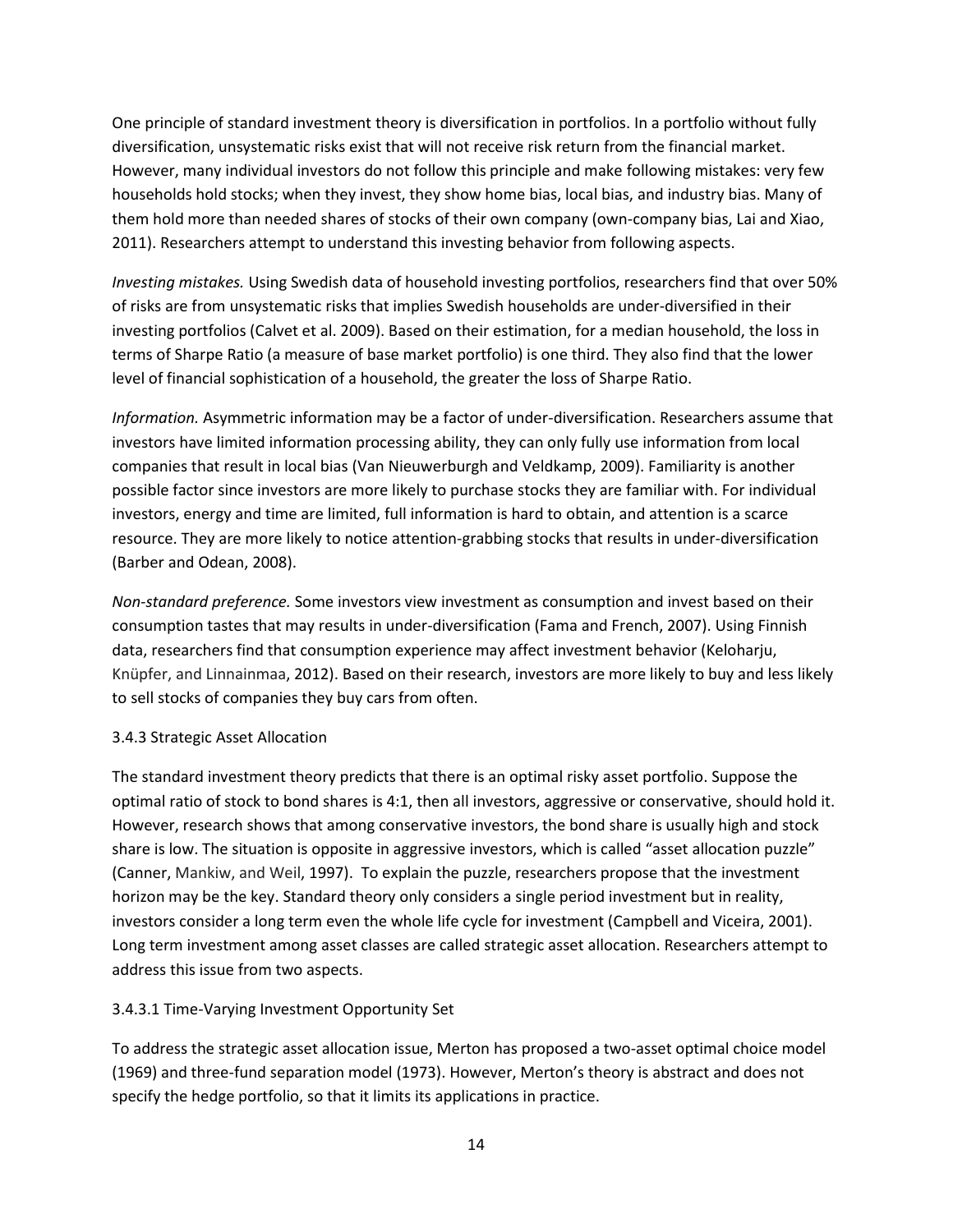Campbell and Viceira (2001) extend Merton's theory and obtain a numeric solution of the intertemporal optimal asset allocation equation. Based on their theory, single-period asset allocation and multi-period asset allocation are totally different. When stocks, bonds and other classes of assets exist, the share of bonds to stocks will increase with the level of risk aversion. In their later study (Campbell and Viceira, 2002), based on the revised theoretical model and the U.S. data, they find that when inflation-indexed bonds exist, all risk averse investors' hedging demands for long term nominal bonds are negative. When relative risk aversion is greater than 1, investors' hedging demands for stocks are positive, suggesting multi-period stock allocation is higher than the single-period stock allocation. These findings suggest that from a long term, money market funds are no longer risk free assets; hedging demands result in heterogeneity of investor optimal asset allocation; investors prefer inflation-indexed bonds in asset allocation and treat it as risk free asset in a long term.

#### 3.4.3.2. Lifecycle Model

For long term, labor income should be considered in the asset allocation model. Merton (1975) proposed a model suggesting that if labor income is positive, the ratio of risky asset allocation will decrease with the increase of age, the decrease of labor income net value, and its ratio to financial asset value. Campbell, Cocco, Gomes, and Maenhout (2001) consider a more general situation in which labor income is uncertain. They construct a theoretical model and use the US's Panel Study of Income Dynamics (PSID) data to solve for a numeric solution. They find that among most households, labor income and stock return rate are weakly correlated. For young households, even they face borrowing constraints and have huge human capital equivalent to holding large amounts of risk free bonds, they should invest all of their limited financial assets to risky markets. In the later stage of lifecycle, because of the decrease of human capital and increase of financial wealth, the attractiveness of risky assets is decreasing. Because different education levels and employment types face different labor market shocks, household optimal asset portfolios are heterogeneous. For example, self-employed and business owning families may face the larger income shocks, and they will hold less risky assets. In addition to risk attitude, time preference may also affect optimal asset portfolios. Present biased households may save less, then financial risk is not as important as income risk, then they may be more risk taking in investment.

Research using Swedish panel data shows that investors who are older, have more financial assets and real estate assets, have lower leverage rates, and have lower income and human capital risk are more likely to invest in value stocks. Those with their own businesses and higher education levels are more likely to invest in growth stocks. Women are more likely than men to invest in value stocks. During the lifecycle, along with the investing time, the increase of financial wealth, and the decrease of human capital, households will go through the value ladder, from investing growth stocks transition to value stocks. In general, 60% of the change is attributed to the increase of age, 20% the increase of financial wealth, and 20% the decrease of human capital (Betermier, Calvet, and Sodini, 2017). Research using Chinese data show mixed evidence. Some research asserts that the lifecycle investment effect is insignificant (Wu and Qi, 2007) but other research shows it is existing to some degree (Wu, Yi, and Zheng, 2010).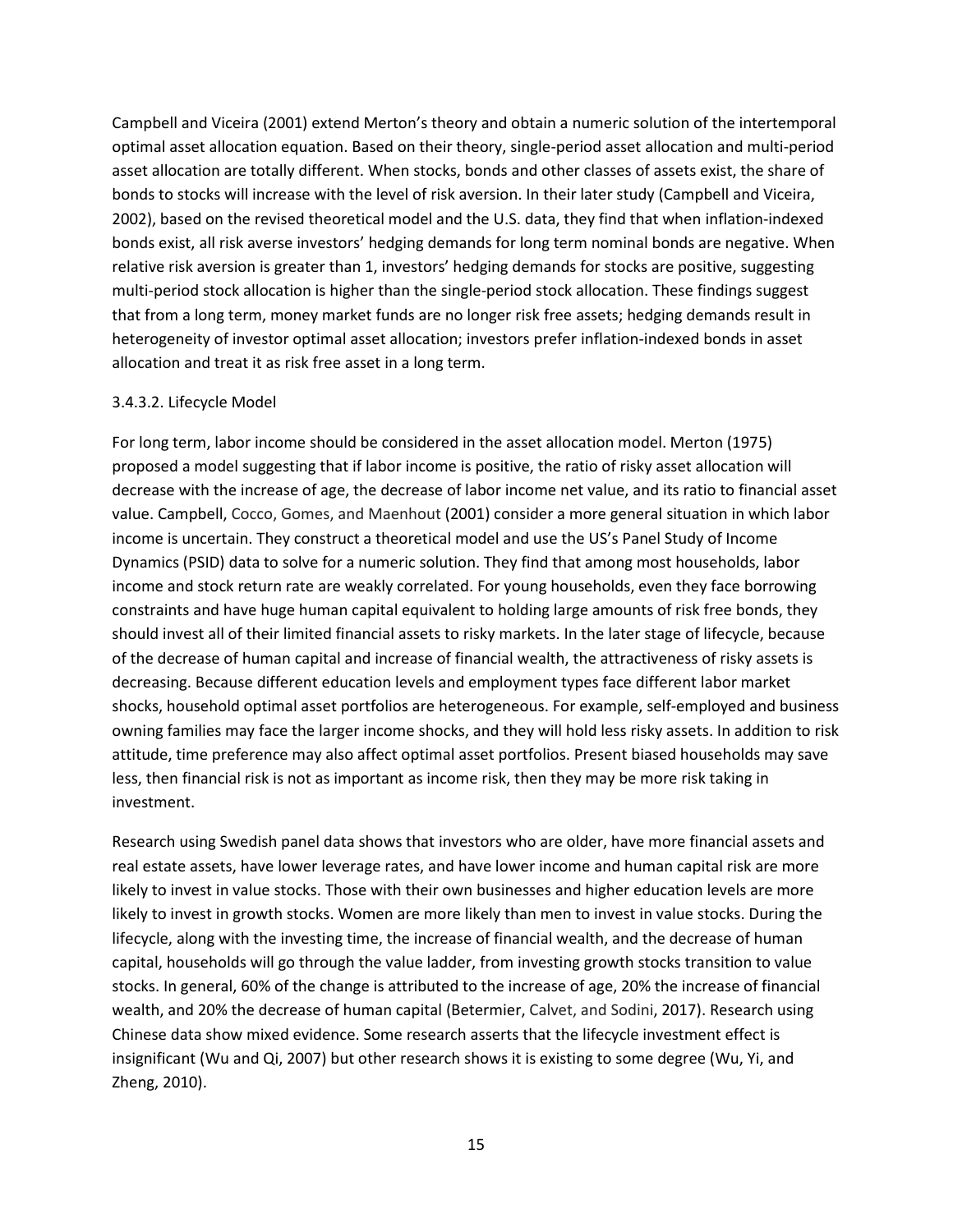## 4. Other Relevant Topics

## 4.1 Relevant Datasets

In the U.S., the commonly used datasets in consumer finance are the Survey of Consumer Finance (SCF) (https://www.federalreserve.gov/econres/scfindex.htm), National Financial Capability Study (NFCS) (http://www.usfinancialcapability.org/), Panel Study of Income Dynamics (PSID) (https://psidonline.isr.umich.edu/), Health and Retirement Study (HRS) (http://hrsonline.isr.umich.edu/), and National Longitudinal Study of Youth (LSY) (https://www.bls.gov/nls/nlsy97.htm). SCF is a triennial survey sponsored by the U.S. Federal Reserve Board. Occasionally it also sponsors panel studies (Hanna, Kim, and Lindamood, 2018). NFCS is a triennial survey sponsored by the FINRA Investor Education Foundation and started in 2009. PSID is a long time panel study started in 1968, sponsored by several Federal agencies and administrated at the University of Michigan. Later its researchers surveyed children of the original respondents and formed two more panels, Child Development Supplement and Transition to Adulthood. HRS, sponsored by the National Institute of Health, is a biennial longitudinal panel study of over 26,000 Americans that is representative of the United States' population over the age of 50.NLSY is a panel study sponsored by the U.S. Department of Labor and surveyed a national sample of 12-16 year's old in 1996.

In China, the commonly used datasets include China Consumer Finance Survey, China Household Finance Survey, and China Family Panel Study (CFPS). China Consumer Finance Survey has been conducted by researchers at Tsinghua University since 2009 and later they cooperated with China Family Panel Study (CFPS), a longitudinal data set starting in 2010 conducted at Peking University (Xie and Hu, 2014). In 2014, CFPS researchers contributed a financial literacy module in the CFPS (Chu Wang, Xiao, and Zhang, 2017; Liao, Xiao, Zhang, and Zhou, 2017). China Household Finance Survey started in 2011 by researchers at Southwestern University of Economics and Finance and has been continuing every two years for collecting panel data ever since (Gan,Yin, Jia, Xu, Ma, and Zheng, 2014).

## 4.2 Fintech and Consumer Finance

Fintech is a buzzword in finance research recently. To encourage research in this emerging topic, *Review of Financial Studies* used a new approach, registered research, to encourage researchers to write on this emerging topic. They solicited paper proposals, conducted two paper discussing workshops, and finally published a special issue in 2019. The scope of Fintech starts from mobile payments, money transfers, peer-to-peer loans, and crowdfunding, spreading to the newer world of blockchain, cryptocurrencies, and robo-investing, as described by Goldstein,Jiang, and Karolyi (2019), guest editors of the RFS special issue. Among ten papers published in that special issue, four are about blockchain, four about financial service, and two about big data.

Big data or alternative data may bring new insights to consumer finance. Using data on patent filings from 2003 to 2017, Chen, Wu, and Yang (2019) apply machine learning to identify and classify innovations by their underlying technologies and find that most FinTech innovations yield substantial value to innovators, with blockchain being particularly valuable. For the overall financial sector, internet of things (IoT), robo-advising, and blockchain are the most valuable innovation types. Using alternative data such as consumer transactions and satellite images, Zhu (2019) shows two effects on investing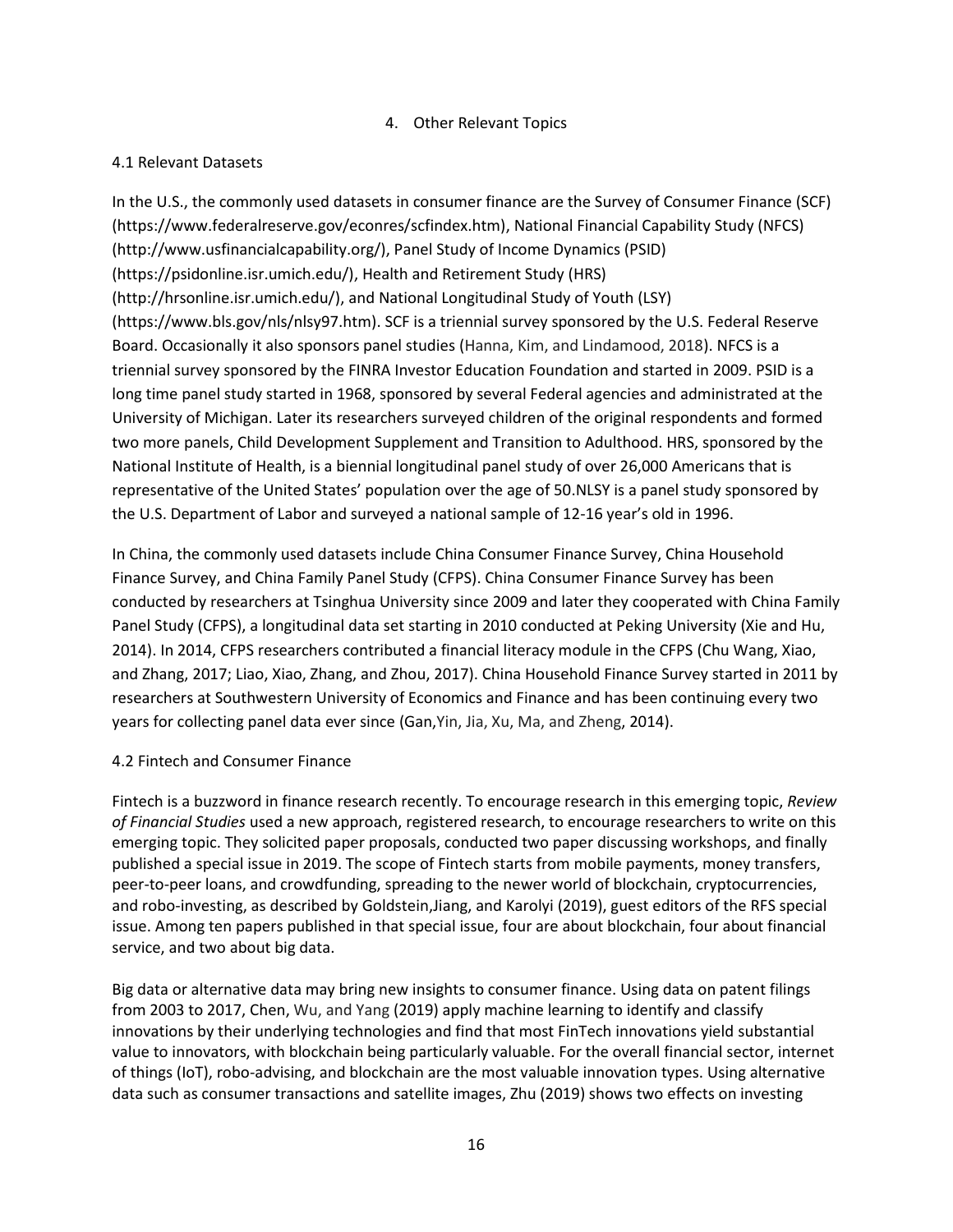managers: managers reduce their opportunistic trading and investment efficiency increases, consistent with price informativeness improving managers' incentives to invest and divest efficiently.

Blockchains are distributed ledgers, operated within peer-to-peer networks. Researchers start to examine various aspects of blockchain in finance. Biais, Bisière, Bouvard, and Casamatta (2019) present the blockchain fork theorem where they model the proof-of-work blockchain protocol as a stochastic game and analyze the equilibrium strategies of rational, strategic miners. Chiu and Koeppl (2019) discuss benefits and costs of blockchain being applied in settlement for asset trading. Cong and He (2019) discuss how blockchain can be applied in smart contracts and what are implications for antitrust policies. Foley, Karlsen, and Putniņš (2019) document how cryptocurrencies finance illegal markets worldwide. Blockchains have potential to be applied in four functions in consumer finance that will change the market fundamentally.

FinTech has changed the lending industry. Using loan-level data on mortgage applications and originations, Fuster, Plosser, Schnabl, and Vickery (2019) show that FinTech lenders process mortgage applications 20% faster than other lenders, controlling for observable characteristics. FinTech lenders adjust supply more elastically than other lenders in response to exogenous mortgage demand shocks. In areas with more FinTech lending, borrowers refinance more, especially when it is in their interest, with no evidence that FinTech lenders target borrowers with low access to finance. Online peer to peer (P2P) lending has changed the traditional role of financial services and consumers have opportunities to play the role of either lenders or borrowers. Researchers have examined the overall impact of P2P lending, the impact on supply side and the impact on demand side, which are demonstrated by recent studies. Using a regulatory change as an exogenous shock to bank credit supply and American data, Tang (2019) finds that P2P lending is a substitute for bank lending in terms of serving infra-marginal bank borrowers yet complements bank lending with respect to small loans, which suggest that the credit expansion resulting from P2P lending likely occurs only among borrowers who already have access to bank credit. Han,Xiao, andSu (2019) use Chinese data to explore factors affecting consumer use of P2P borrowing and find that financing knowledge and risk attitude are two key factors associated with P2P borrowing. Chen, Jiang, and Liu (2018) use Chinese data to study whether there is gender difference in P2P loan investors evaluating loan performance and find that loans invested by female investors are more likely to default and have lower loan return in the future than loans invested by male investors. However, female investors perform similarly to male investors in abnormal default or abnormal loan return when investors have high levels of education or income or when investors work in finance or information technology industries. Using novel investor-level data, Vallee and Zeng (2019) find that sophisticated investors systematically outperform, and this outperformance shrinks when the platform reduces information provision to investors.

Robo-advising may help improve consumer wellbeing as demonstrated by research. D'Acunto, Prabhala, and Rossi (2019) study the introduction of a wealth-management robo-adviser that constructs portfolios tailored to investors' holdings and preferences and find that ex ante undiversified investors increase stock holdings and hold portfolios with less volatility and better returns, while already well-diversified investors hold fewer stocks, yet see some reduction in volatility, and trade more after adoption. Also, adopters exhibit declines in prominent behavioral biases, including the disposition, trend chasing, and rank effect.

Researchers have also discussed dark sides of fintech based financial innovation at both macro and micro level. At the macro level, financial innovation has positive net effect on economic growth: financial innovation is associated with higher growth in countries and industries with better growth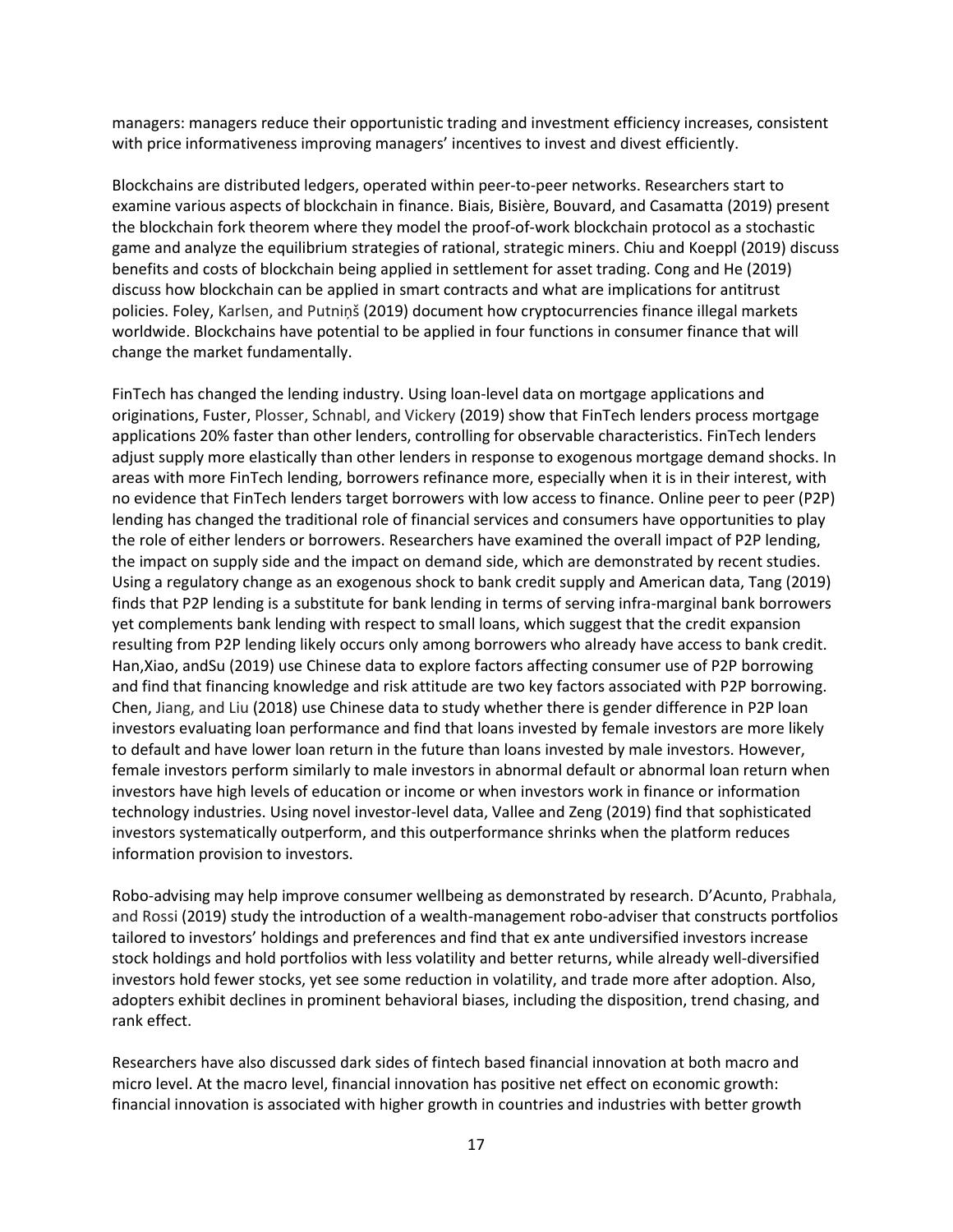opportunities. The "dark" side of greater risk taking is that it significantly increases the banks' profit volatility, their fragility and their losses during a banking crisis based on a study with data from 32 countries (Beck, Chen, Lin, and Song, 2016).

Three dark sides of financial innovation are identified. First, the marketisation of financial assets is increasing and the benefits of marketisation are often oversold. Further, financial innovation could be used in predatory schemes or could be misused to further self-interested and anti-social motivations. Finally, financial innovation correlates with increased systemic risk for the financial and economic systems because of it causes more credit creation, more complexity, and more marketisation (Chiu, 2016). There seem to be many occasions where structured equity products are significantly overpriced in order to extract money from investors who do not fully understand the alternatives to what they were buying (Allen, 2012).

The negative effects of financial innovation are also categorized as (1) predatory schemes (2) abuse of financial innovation and (3) unintended consequences of financial innovation (Diaz-Rainey, and Ibikunle2012). Anecdotal examples of these dark sides of fintech based financial innovations can be seen in areas closely related to consumer wellbeing such as P2P lending/borrowing, robo-advising, and online investing.

#### 4.3 Financial Literacy and Financial Capability

In the research literature, financial literacy and financial capability are used in the exchangeable way. Financial literacy originally refers to basic knowledge of finance needed for life. Later, the term refers to not only knowledge but also application of knowledge (Huston, 2010). Financial literacy also refers to consumer ability to make optimal financial decisions (Lusardi and Mitchell, 2014). Financial capability is defined in various ways by researchers. The broadest definition of financial capability refers to consumer financial knowledge, habit, status and access (Lin, Bumcrot, Ulicny, Lusardi, Mottola, Kieffer, and Walsh, 2016). Social work researchers consider financial capability not only includes individual ability (knowledge and behavior) but also environment (if environments provide access to financial resources) (Johnson and Sherraden, 2007). Consumer science researchers define financial capability as consumer ability to apply appropriate knowledge and perform desirable financial behavior to achieve financial wellbeing (Xiao, Chen, and Chen, 2014).

Research on consumer financial literacy and capability is driven by both theoretical and practical factors. The traditional economic theory assumes consumers are rational agents who are fully informed and able to make optimal decisions over a long time period (Modigliani, 1986; Friedman, 1957). However, numerous research studies show that consumers do not behave as the standard economic theory describes, who are irrational with many behavioral biases that are not predicted by the standard economic theory. The movement of increasing consumer financial literacy and capability is to move consumers from behavioral agents to rational agents in some way (Campbell, 2016). Practically, socioeconomic environments require more individual responsibilities for consumers to ensure their current and future economic securities. For example, in the U.S., the Social Security system is insecure, more companies changed from traditional defined benefit retirement pensions to defined contribution retirement plans, which require their workers to take care of their long term savings for retirements. The increasing credit markets and innovations driven by information technologies provide consumers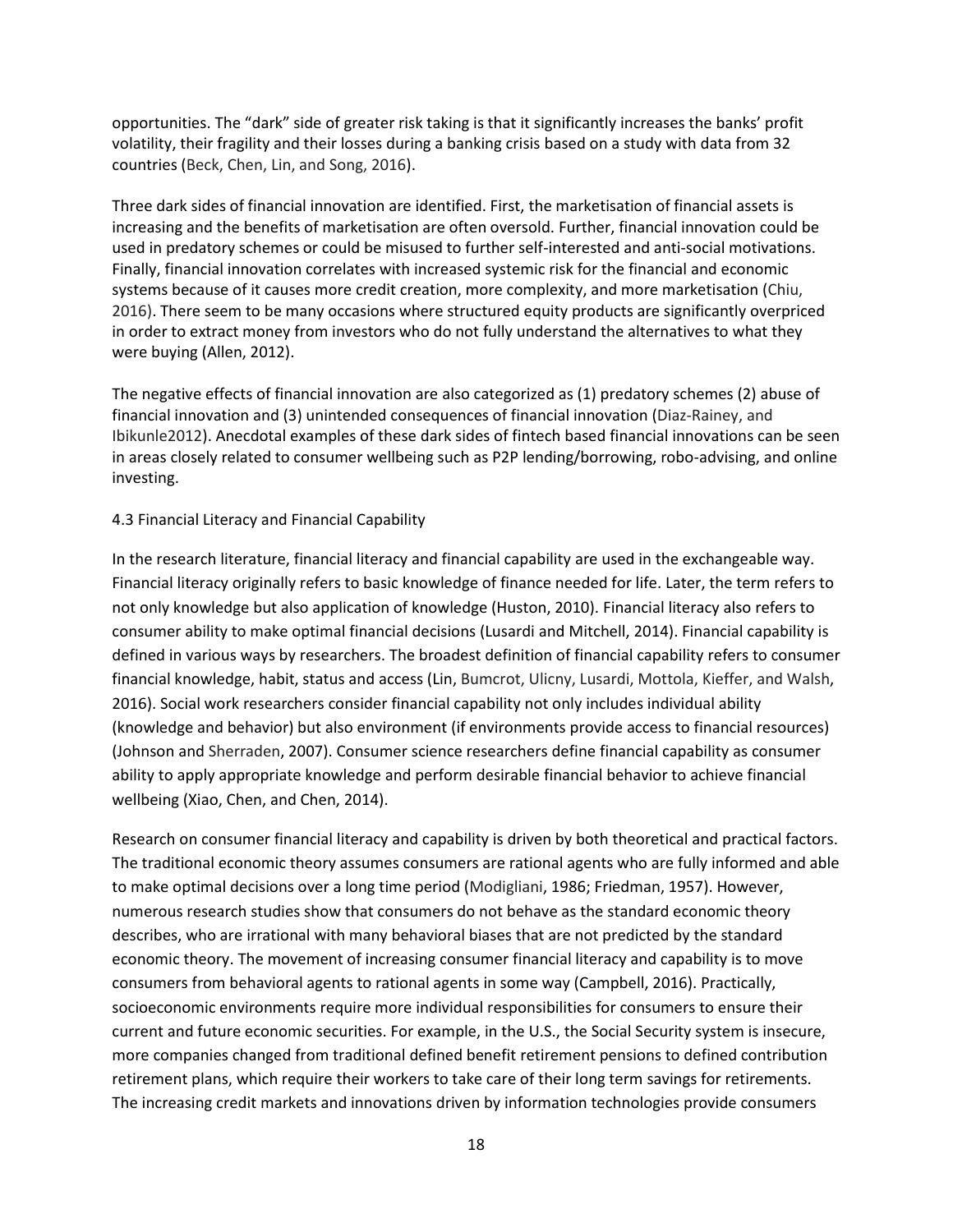newer and diverse financial products in credit markets, which requires consumers to have better control of their impatience and avoid being trapped by heavy debts.

Driven by the movement of promoting consumer financial capability, many countries proposed national strategies to provide financial literacy education to consumers. In the U.S., many states start to mandate financial education in high schools (Walstad, Urban, Asarta, Breitbach, Bosshardt, Heath, O'Neill, Wagner, and Xiao, 2017). Research on financial education has two important questions to answer: whether or not to offer financial education and if financial education is effective. Some scholars argue that many financial products in marketplaces are complex and ordinary consumers cannot understand and then purchase them appropriately. Thus, governments should allocate more resources to regulation instead of consumer education (Willis, 2011). Some studies show that financial education has little effect on financial behavior (Fernandes, Lynch, and Netemeyer, 2014). However, later studies show state mandates of high school financial education have positive effects on borrowing behaviors of these students in young adulthood (Brown et al., 2016) and exposures of financial education in high school, college, and workplace are positively associated with financial capability and financial wellbeing (Xiao and O'Neill, 2016; Xiao and Porto, 2017). Consumers received financial education are more likely to seek insurance advice (Xiao and Porto, 2010a) and financial counseling (Porto and Xiao, 2019).

Besides financial literacy/capability, other relevant concepts are also proposed. Ståhl, Karlsson, Sandqvist, Hensing, Brouwer, Friberg, and MacEachen (2019) propose a concept, social insurance literacy, which concerns how well people understand the different procedures and regulations in social insurance systems, and how well systems communicate with clients in order to help them understand the system. Based on reviewing five related concepts, they defined social insurance literacy as the extent to which individuals can obtain, understand and act on information in a social insurance system, related to the comprehensibility of the information provided by the system.

## 4.4 Other Topics in Consumer Finance

Other topics in consumer finance include demographics, human development, and family relations. Financial issues of special populations such as children, youth, young adults, older adults, women, low income families, business owning families, racial or ethnic minorities (e.g. black, Hispanic, Asian Americans), military families, and workers have various needs and demands in financial products and services that need to be given attention by researchers and policy makers. In terms of human development, topics such as financial socialization (how children learn financial knowledge, perform desirable financial behaviors, and gain financial capability), financial literacy education (to increase human capital in financial management), financial development (how young adults transition from financially dependence on parents to financial independence) are studied (Shim, Xiao, Barber, and Lyons, 2009; Shim, Barber, Card, Xiao, and Serido2011; Xiao, Tang, and Shim, 2009; Xiao, Tang, Serido, and Shim, 2011). In terms of family relationships, how money management and financial behaviors affect parent-children relationships, and marriage formation, quality, and conflicts or vise versa, are studied. Reviews of research on these topics can be found in Xiao (2008, 2016). In addition, cultural and country differences in consumer financial behavior are also examined (Xiao and Fan, 2002; Fan and Xiao, Yao, Xiao, and Liao).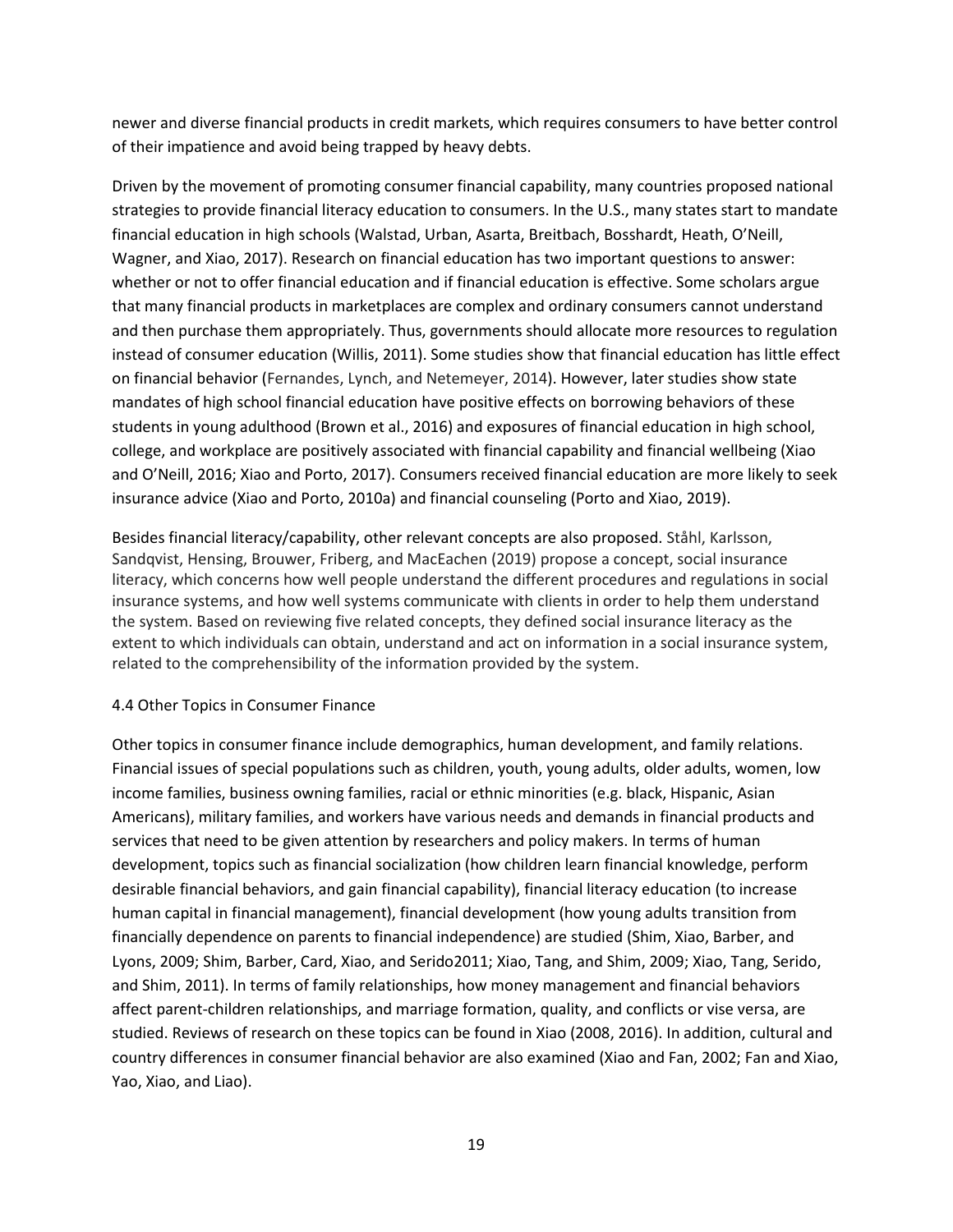#### 5. Conclusions

This overview paper uses consumer finance as a synonym of household finance. This paper proposes a broad definition of consumer finance. In terms of contents, consumer finance is similar to household finance, but covers more nontraditional financial topics. Household finance is commonly used by researchers in economics and finance. Consumer finance is usually used by researchers in business and consumer science.

This paper also presents the scope of consumer finance. Based on the framework outlined by Tufano (2009), we divide consumer finance research topics to four categories, consumer money managing behavior, insuring behavior, borrowing behavior, and saving/investing behavior. In addition, several relevant topics are also discussed such as relevant datasets in consumer finance, fintech and consumer finance, financial literacy and financial capability, and other topics in consumer finance.

Limitations of consumer finance research include the lack of theories, limited research on certain topics, and lack of diverse research methods. Even though theories in saving/investing are well developed and even widely recognized such as authors of several prominent investment theories received Nobel prizes, we still need theories on certain topics such as how to explain consumer borrowing behavior, insuring behavior, and payment choice behavior. Secondly, compared to rich literature in investing behavior research, we need more research in other aspects of consumer finance, such as consumer use of money management, insure, and loan products. Finally, most studies in consumer finance have used survey data. More start to use data from experiments and administrative sources. Studies using data from internet and other big data sources are still limited and appropriate analytic approaches are needed to examine these unique data.

Based on this critical review of the literature in consumer finance, we hope more research can be inspired and conducted in following directions: 1) More theoretical research can be conducted to better understand consumer money management, insuring, and borrowing behavior and their associations with consumer wellbeing. 2) More empirical research can be conducted to link consumer investing behavior with financial wellbeing. For example, under what circumstances, consumers should or should not participate in risky financial markets and do institutional backgrounds matter. Also, new issues faced by consumers need to be studied. For example, how to develop new mechanisms for encouraging investment advisors and robo-advisors to provide high quality decumulation services to their customers, because neither of the two prevailing compensation approaches – assets under management and commissions – provides sufficient incentive at present, and consumers are poorly equipped to evaluate the quality of decumulation services on their own (Baker and Dellaert, 2019). 3) More research can be conducted to examine the relationship between fintech and various consumer financial topics since fintech has changed the overall ecological environment of consumer finance in many ways. Many terms may be redefined to address new issues resulted from the development of fintech. Both bright and dark sides of fintech on welfare need to be researched to provide comprehensive information for government and business policy makers and individual consumers. 4) More research can be conducted on how to increase consumer financial knowledge and encourage them to perform desirable behaviors to achieve financial wellbeing. 5) More interdisciplinary research can be conducted to examine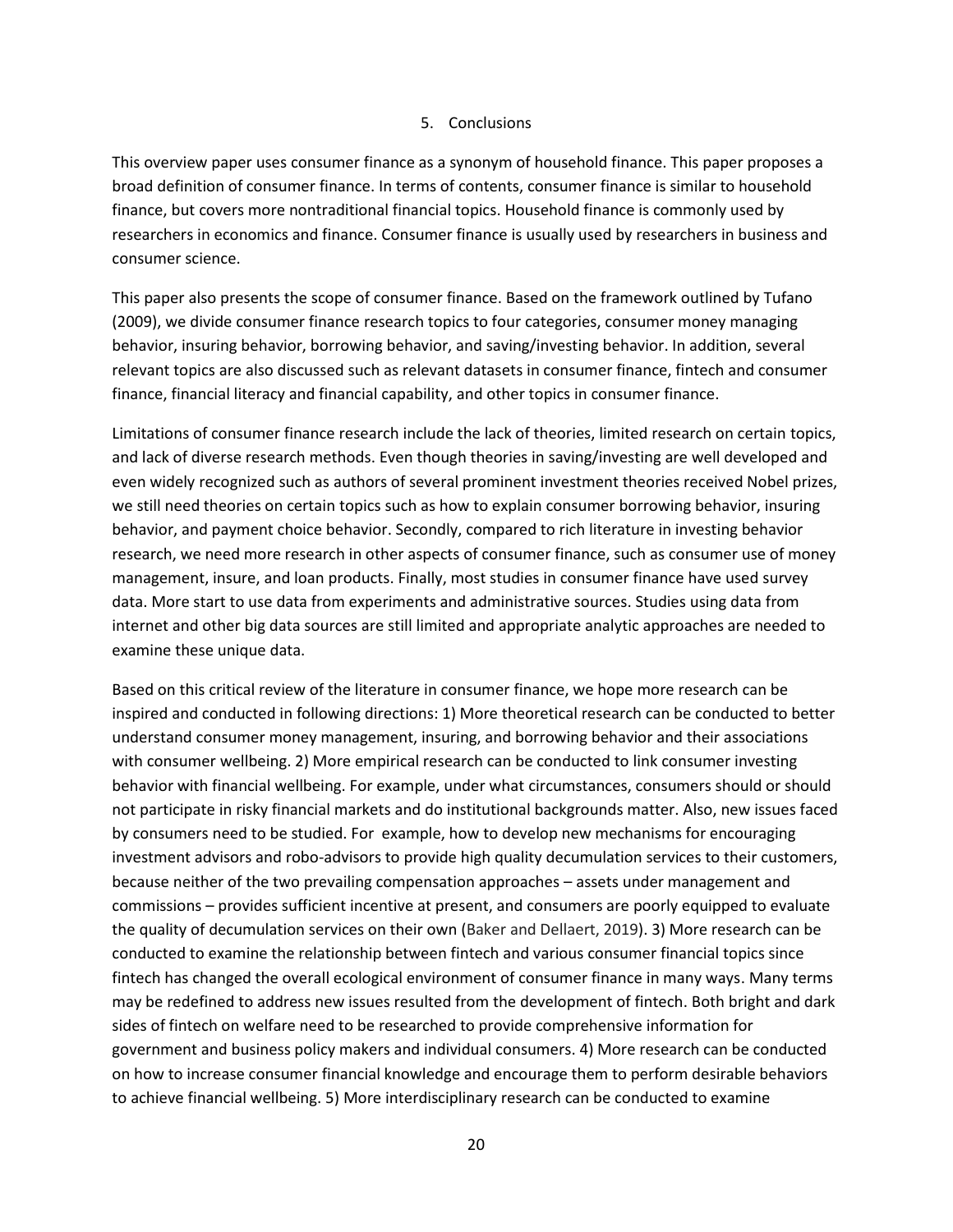associations between consumer financial topics and other noneconomic topics such as human development, family relations, cultural comparisons, and demographic trends. 6) More new analytic approaches appropriate for big data such as data collected from internet and other sources at large scales can be used. For example, studies using textual analyses for consumer finance research topics can be encouraged (Huang, Wu, and Yu, 2020).

Consumer finance is an emerging field that has many exciting and important research topics. More researchers from various disciplines, especially those in finance, can explore this field and produce more interesting results to benefit consumers, industries, and economies worldwide.

#### References

- Agarwal, S., Driscoll, J. C., & Laibson, D. I. (2013). Optimal mortgage refinancing: a closed form solution. *Journal of Money, Credit and Banking*, *45*(4), 591-622.
- Agarwal, S., Driscoll, J. C., &Laibson, D. I. (2000). When should borrowers refinance their mortgages? Working paper.
- Agarwal, S., Skiba, P. M., &Tobacman, J. (2009). Payday loans and credit cards: New liquidity and credit scoring puzzles?. *American Economic Review*, *99*(2), 412-17.
- Allen, F. (2012). Trends in financial innovation and their welfare impact: an overview. *European Financial Management*, *18*(4), 493-514.
- Ali, S. N., Mihm, M., Siga, L., & Tergiman, C. (2019). Adverse and Advantageous Selection in the Laboratory. *Available at SSRN 3448457*.
- Andersen, M. S. (2018). Effects of Medicare coverage for the chronically ill on health insurance, utilization, and mortality: Evidence from coverage expansions affecting people with end-stage renal disease. *Journal of Health Economics, 60*, 75-89.
- Andersen, S., Campbell, J. Y., Nielsen, K. M., &Ramadorai, T. (2015). Inattention and inertia in household finance: Evidence from the Danish mortgage market. CEPR Discussion Paper No. DP10683. Available at SSRN: <https://ssrn.com/abstract=2627635>
- Armour, P. (2018). The role of information in disability insurance application: An analysis of the social security statement phase-in. *American Economic Journal: Economic Policy, 10*(3), 1-41.
- Badarinza, C., Campbell, J. Y., &Ramadorai, T. (2018). What calls to ARMs? International evidence on interest rates and the choice of adjustable-rate mortgages. *Management Science*, *64*(5), 2275- 2288.
- Baker, T., & Dellaert, B. G. (2019). Behavioral finance, decumulation, and the regulatory strategy for robo-advice. In J. Agnew & O. S. Mitchell (eds.). *The disruptive impact of fintech on retirement systems*. New York: Oxford.
- Barber, B. M., & Odean, T. (2008). All that glitters: The effect of attention and news on the buying behavior of individual and institutional investors. *The Review of Financial Studies*, *21*(2), 785- 818.
- Beck, T., Chen, T., Lin, C., & Song, F. M. (2016). Financial innovation: The bright and the dark sides. *Journal of Banking & Finance*, *72*, 28-51.
- Bertaut, C. C., Haliassos, M., & Reiter, M. (2009). Credit card debt puzzles and debt revolvers for self control. *Review of Finance*, *13*(4), 657-692.
- Betermier, S., Calvet, L. E., &Sodini, P. (2017). Who are the value and growth investors?. *The Journal of Finance*, *72*(1), 5-46.
- Bhutta, N., Skiba, P. M., & Tobacman, J. (2015). Payday loan choices and consequences. *Journal of Money, Credit and Banking*, *47*(2-3), 223-260.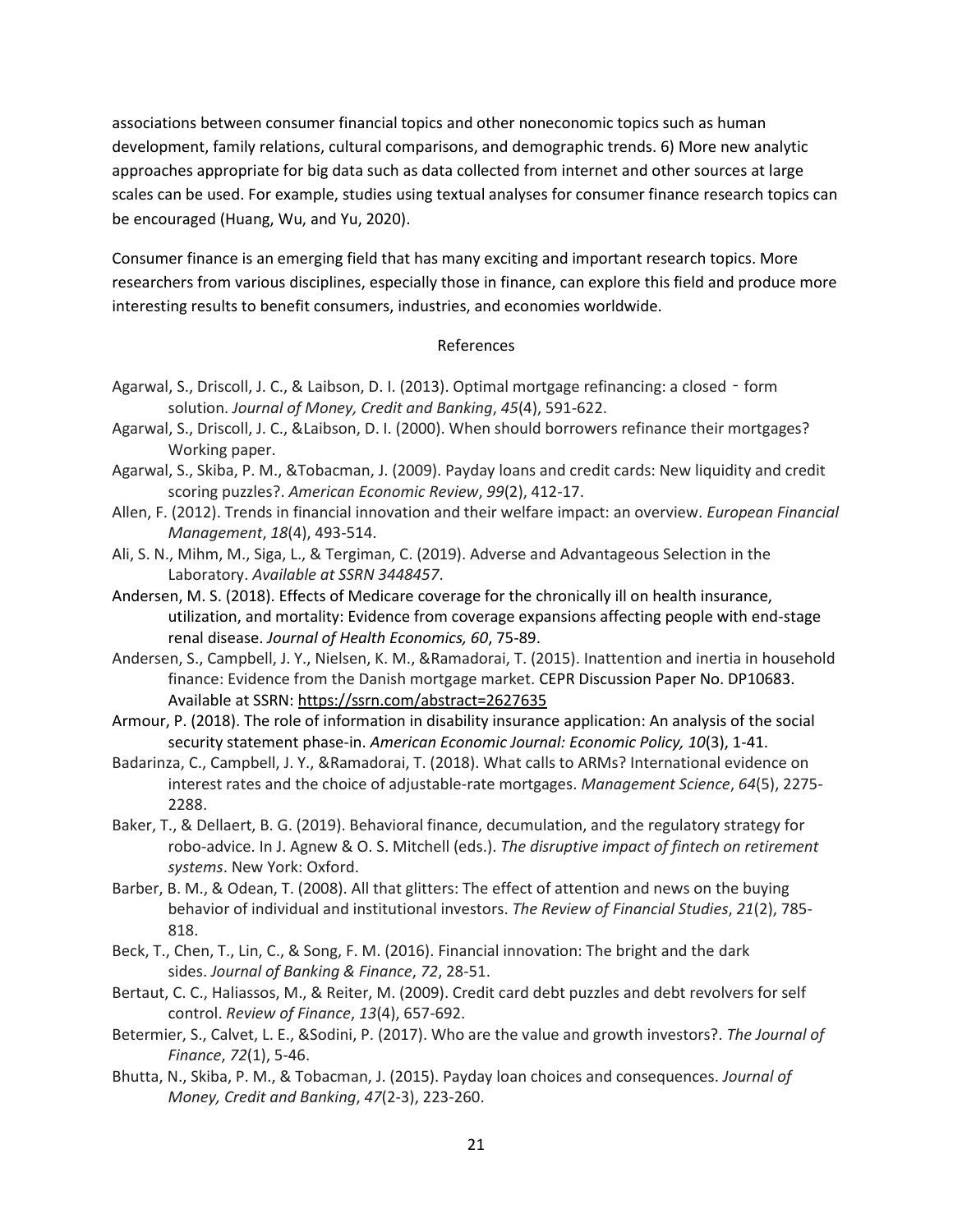Biais, B., C. Bisière, M. Bouvard, & Casamatta, C. (2019). The blockchain folk theorem. *Review of Financial Studies, 32*, 1662–715.

Briand, S., & Lesueur, J. Y. (2019). *Does health care program participation favor advantageous selection? Some econometric results from insurance company data* (No. halshs-02194880).

Bricker, J., Dettling, L. J., Henriques, A., Hsu, J. W., Jacobs, L., Moore, K. B., Pack, S., Sabelhaus, J., Thompson, J., & Windle, R. A. (2017). Changes in US family finances from 2013 to 2016: Evidence from the Survey of Consumer Finances. *Federal Reserve Bulletin*, *103*(3), 1-41.

Briglevics, T., & Shy, O. (2014). Why don't most merchants use price discounts to steer consumer payment choice? *Review of Industrial Organization, 44*(4), 367-392.

- Brown, M., Grigsby, J., Van Der Klaauw, W., Wen, J., & Zafar, B. (2016). Financial education and the debt behavior of the young. *The Review of Financial Studies*, *29*(9), 2490-2522.
- Calvet, L. E., & Sodini, P. (2014). Twin picks: Disentangling the determinants of risk taking in household portfolios. *The Journal of Finance*, *69*(2), 867-906.
- Calvet, L. E., Campbell, J. Y., & Sodini, P. (2007). Down or out: Assessing the welfare costs of household investment mistakes. *Journal of Political Economy*, *115*(5), 707-747.
- Calvet, L. E., Campbell, J. Y., & Sodini, P. (2009). Fight or flight? Portfolio rebalancing by individual investors. *The Quarterly Journal of Economics*, *124*(1), 301-348.
- Campbell, J. Y. (2006). Household finance. *The journal of finance*, *61*(4), 1553-1604.
- Campbell, J. Y. (2016). Restoring rational choice: The challenge of consumer financial regulation. *American Economic Review*, *106*(5), 1-30.

Campbell, J. Y., & Cocco, J. F. (2003). Household risk management and optimal mortgage choice. *The Quarterly Journal of Economics*, *118*(4), 1449-1494.

- Campbell, J. Y., & Cocco, J. F. (2015). A model of mortgage default. *The Journal of Finance*, *70*(4), 1495- 1554.
- Campbell, J. Y., & Cochrane, J. H. (1999). By force of habit: A consumption-based explanation of aggregate stock market behavior. *Journal of Political Economy*, *107*(2), 205-251.
- Campbell, J. Y., & Viceira, L. (2001). Who should buy long-term bonds?. *American Economic Review*, *91*(1), 99-127.
- Campbell, J. Y., & Viceira, L. M. (2002). *Strategic asset allocation: portfolio choice for long-term investors*. Clarendon Lectures in Economic.
- Campbell, J. Y., Cocco, J. F., Gomes, F. J., & Maenhout, P. J. (2001). Investing retirement wealth: A lifecycle model. In *Risk aspects of investment-based Social Security reform* (pp. 439-482). University of Chicago Press.
- Campbell, J. Y., Giglio, S., & Pathak, P. (2011). Forced sales and house prices. *American Economic Review*, *101*(5), 2108-31.
- Canner, N., Mankiw, N. G., & Weil, D. N. (1997). An asset allocation puzzle. *The American Economic Review*, *87*(1), 181-191.
- Carrell, S., & Zinman, J. (2014). In harm's way? Payday loan access and military personnel performance. *The Review of Financial Studies*, *27*(9), 2805-2840.
- Chang, T. Y., Huang, W., & Wang, Y. (2018). Something in the air: Pollution and the demand for health insurance. *Review of Economic Studies, 85*(3), 1609-1634.
- Chen, J., Jiang, J., & Liu, Y. J. (2018). Financial literacy and gender difference in loan performance. *Journal of Empirical Finance*, *48*, 307-320.
- Chen, M. A., Wu, Q., & Yang, B. (2019). How valuable is FinTech innovation? *Review of Financial Studies*, *32*(5), 2062-2106.
- Cheng, J., & Lu, Y. (2019). Life and health insurance consumption in china: Demographic and environmental risks. *Geneva Papers on Risk & Insurance, 44*(1), 67-101.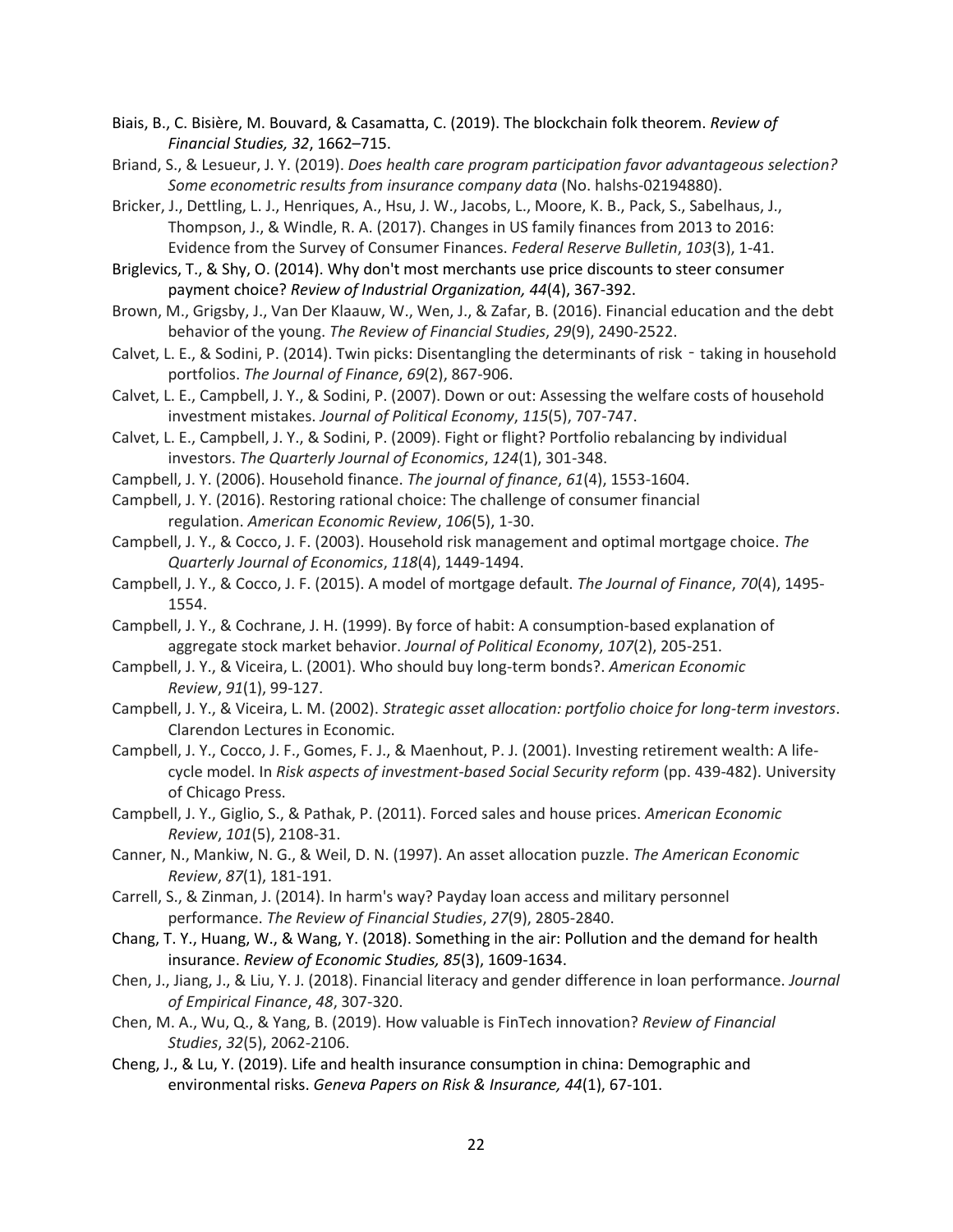- Chetty, R., & Szeidl, A. (2007). Consumption commitments and risk preferences. *The Quarterly Journal of Economics*, *122*(2), 831-877.
- Chetty, R., & Szeidl, A. (2016). Consumption commitments and habit formation. *Econometrica*, *84*(2), 855-890.
- Chetty, R., Sándor, L., & Szeidl, A. (2017). The effect of housing on portfolio choice. *The Journal of Finance*, *72*(3), 1171-1212.
- Chiu, I. H. (2017). Fintech and disruptive business models in financial products, intermediation and markets-policy implications for financial regulators. *Journal of Technology, Law,& Policy*, *21*, 55.
- Chiu, J., & Koeppl, T. V. (2019). Blockchain-based settlement for asset trading. *The Review of Financial Studies*, *32*(5), 1716-1753.
- Chu, Z., Wang, Z., Xiao, J. J., & Zhang, W. (2017). Financial literacy, portfolio choice, and financial wellbeing. *Social Indicators Research, 132*(2), 799-820.
- Cocco, J. F. (2005). Portfolio choice in the presence of housing. *The Review of Financial Studies*, *18*(2), 535-567.
- Cong, L. W., & He, Z. (2019). Blockchain disruption and smart contracts. *The Review of Financial Studies*, *32*(5), 1754-1797.
- Congdon-Hohman, J. (2018). Retirement reversals and health insurance. *Public Finance Review, 46*(4), 583-608.
- Corea, F. (2017). Big data and insurance: Advantageous selection in European markets. *Data Science Journal*, *16*.
- Cutler, D. M., Finkelstein, A., & McGarry, K. (2008). Preference heterogeneity and insurance markets: Explaining a puzzle of insurance. *American Economic Review*, *98*(2), 157-62.
- D'Acunto, F., Prabhala, N., & Rossi, A. G. (2019). The promises and pitfalls of robo-advising. *The Review of Financial Studies*, *32*(5), 1983-2020.
- Dew, J., & Xiao, J. J. (2011). The financial management behavior scale: Development and validation. *Journal of Financial Counseling and Planning, 22*(1), 43-59.
- Diaz-Rainey, I., & Ibikunle, G. (2012). A taxonomy of the 'dark side'of financial innovation: the cases of high frequency trading and exchange traded funds. *International Journal of Entrepreneurship and Innovation Management*, *16*(1-2), 51-72.
- Doiron, D., & Kettlewell, N. (2020). Family formation and the demand for health insurance. *Health Economics*.
- Engstrom, P., Hagglund, P., & Johansson, P. (2017). Early interventions and disability insurance: Experience from a field experiment. *The Economic Journal, 127*(600), 363-392.
- Fama, E. F., & French, K. R. (2007). Disagreement, tastes, and asset prices. *Journal of financial economics*, *83*(3), 667-689.
- Fan, J. X., & Xiao, J. J. Cross-cultural differences in risk tolerance: A comparison between Chinese and Americans. *Journal of Personal Finance, 5*(3), 54-75.
- Fang, H., Keane, M. P., & Silverman, D. (2008). Sources of advantageous selection: Evidence from the Medigap insurance market. *Journal of political Economy*, *116*(2), 303-350.
- Fernandes, D., Lynch Jr, J. G., & Netemeyer, R. G. (2014). Financial literacy, financial education, and downstream financial behaviors. *Management Science*, *60*(8), 1861-1883.
- Foley, S., Karlsen, J. R., & Putniņš, T. J. (2019). Sex, drugs, and bitcoin: How much illegal activity is financed through cryptocurrencies?. *The Review of Financial Studies*, *32*(5), 1798-1853.
- Friedman, M. (1957), *A theory of the consumption function.* Princeton and Oxford: Princeton University Press.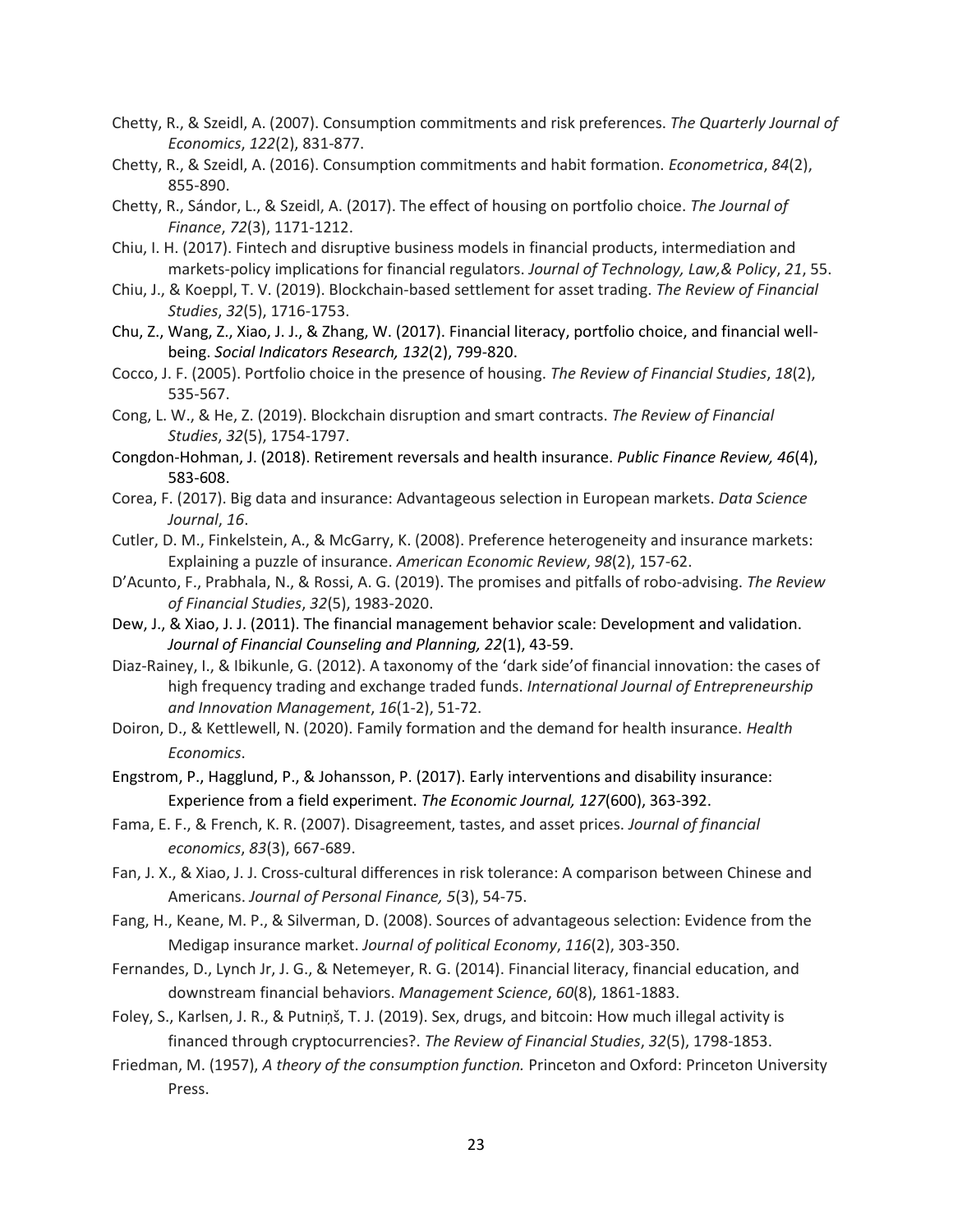- Fuster, A., Plosser, M., Schnabl, P., & Vickery, J. (2019). The role of technology in mortgage lending. *The Review of Financial Studies*, *32*(5), 1854-1899.
- Gan, L., Yin, Z., Jia, N., Xu, S., Ma, S., & Zheng, L. (2014). *Data you need to know about China: Research report of China Household Finance Survey 2012.* New York: Springer.
- Geruso, M., & Layton, T. J. (2017). Selection in health insurance markets and its policy remedies. *Journal of Economic Perspectives*, *31*(4), 23-50.
- Goldstein, I., Jiang, W., & Karolyi, G. A. (2019). To FinTech and beyond. *Review of Financial Studies, 32*, 1647-1661.
- Grable, J. E. (2016). Chapter 2: Financial risk tolerance. In J. J. Xiao (eds.). *Handbook of consumer finance research* (pp. 19-32). New York: Springer.
- Greene, C., & Stavins, J. (2017). Did the Target data breach change consumer assessments of payment card security? *Journal of Payments Strategy & Systems*, *11*(2), 121-133.
- Greene, C., & Stavins, J. (2018). The 2016 and 2017 Surveys of Consumer Payment Choice: Summary Results. Retrieved from [https://www.bostonfed.org/publications/research-data](https://www.bostonfed.org/publications/research-data-report/2018/the-2016-and-2017-surveys-of-consumer-payment-choice-summary-results.aspx)[report/2018/the-2016-and-2017-surveys-of-consumer-payment-choice-summary-results.aspx](https://www.bostonfed.org/publications/research-data-report/2018/the-2016-and-2017-surveys-of-consumer-payment-choice-summary-results.aspx)
- Guiso, L., & Sodini, P. (2013). Household finance: An emerging field. In *Handbook of the Economics of Finance* (Vol. 2, pp. 1397-1532). Elsevier.
- Guiso, L., Sapienza, P., & Zingales, L. (2013). The determinants of attitudes toward strategic default on mortgages. *The Journal of Finance*, *68*(4), 1473-1515.
- Han, T., & Lavetti, K. (2017). Does Part D abet advantageous selection in Medicare Advantage? *Journal of health economics*, *56*, 368-382.
- Han, L., Xiao, J. J., & Su, Z. (2019). Financing knowledge, risk attitude, and P2P borrowing in China. *International Journal of Consumer Studies, 43*(2), 166-177.
- Hanna, S. D., Kim, K. T., & Chen, S. C. (2016). Chapter 3: Retirement savings. In J. J. Xiao (eds.). *Handbook of consumer finance research* (pp. 33-44). New York: Springer.
- Hanna, S. D., Kim, K. T., & Lindamood, S. (2018). Behind the numbers: Understanding the Survey of Consumer Finances. *Journal of Financial Counseling and Planning*, *29*(2), 410-418.
- Harris, T. F., & Yelowitz, A. (2018). Life insurance holdings and well being of surviving spouses. *Contemporary Economic Policy, 36*(3), 526-538.
- Harrison, G. W., & Ng, J. M. (2019). Behavioral insurance and economic theory: A literature review. *Risk Management and Insurance Review*, *22*(2), 133-182.
- Heaton, J., & Lucas, D. (2000). Asset pricing and portfolio choice: The importance of entrepreneurial risk. *Journal of Finance*, *55*(3), 1163-1198.
- Huang, A., Wu, W., & Yu, T. (2020). Textual analysis for China's financial markets: A review and discussion. *China Finance Review International, 10*(1), 1-15.
- Huston, S. J. (2010). Measuring financial literacy. *Journal of Consumer Affairs*, *44*(2), 296-316.
- Jaspersen, J. G. (2016). Hypothetical surveys and experimental studies of insurance demand: A review. *Journal of Risk and Insurance*, *83*(1), 217-255.
- Jiménez-Martín, S., Mestres, A. J., & Castelló, J. V. (2019). Great Recession and disability insurance in Spain. *Empirical Economics*, *56*(5), 1623-1645.
- Johnson, E., & Sherraden, M. S. (2007). From financial literacy to financial capability among youth. *Journal of Sociology & Social Welfare, 34*(3), 119–146.
- Kahn, C. M., & Liñares-zegarra, J.,M. (2016). Identity theft and consumer payment choice: Does security really matter? *Journal of Financial Services Research, 50*(1), 121-159.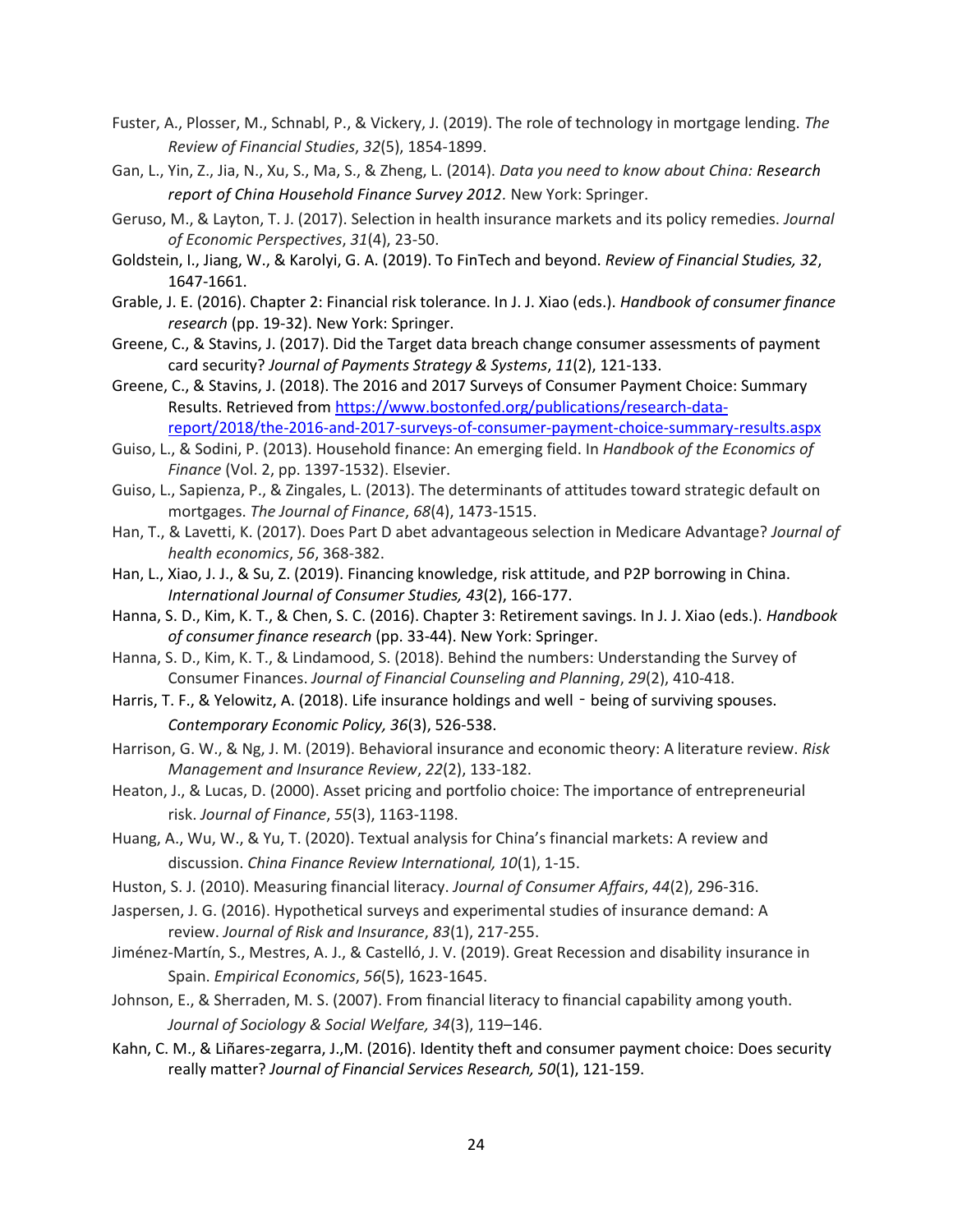Kahn, C. M., Liñares-Zegarra, J. M., & Stavins, J. (2017). Are there social spillovers in consumers' security assessments of payment instruments? *Journal of Financial Services Research*, *52*(1-2), 5-34.

- Keloharju, M., Knüpfer, S., & Linnainmaa, J. (2012). Do investors buy what they know? Product market choices and investment decisions. *The Review of Financial Studies*, *25*(10), 2921-2958.
- Koijen, R. S. J., Van Nieuwerburgh, S., & Yogo, M. (2016). Health and mortality delta: Assessing the welfare cost of household insurance choice. *The Journal of Finance, 71*(2), 957-1009.
- Koijen, R. S., Van Hemert, O., & Van Nieuwerburgh, S. (2009). Mortgage timing. *Journal of Financial Economics*, *93*(2), 292-324.
- Koulayev, S., Rysman, M., Schuh, S., & Stavins, J. (2016). Explaining adoption and use of payment instruments by US consumers. *The RAND Journal of Economics*, *47*(2), 293-325.
- Kumar, R., Maktabi, T., & O'Brien, S.(2018). 2018 findings from the Diary of Consumer Payment Choice. Retrieved from [https://www.frbsf.org/cash/files/federal-reserve-cpo-2018-diary-of-consumer](https://www.frbsf.org/cash/files/federal-reserve-cpo-2018-diary-of-consumer-payment-choice-110118.pdf)[payment-choice-110118.pdf](https://www.frbsf.org/cash/files/federal-reserve-cpo-2018-diary-of-consumer-payment-choice-110118.pdf)
- Kumar, S., & Gonzalez, F. (2018). Effects of health insurance on birth weight in Mexico. *Health Economics, 27*(8), 1149-1159.
- Lai, C., & Xiao, J. J. (2010). Consumer biases and competences in company stock holding. *Journal of Consumer Affair, 44*(1), 179-212.
- Le, N., Groot, W., Tomini, S. M., &Tomini, F. (2019). Effects of health insurance on labour supply: A systematic review. *International Journal of Manpower*.
- Lee, D. (2018). Effects of health insurance coverage on household financial portfolio: Evidence from the affordable care act. *Economics Letters, 171*, 176-179.
- Lee, J. (2018). Effects of health insurance coverage on risky behaviors. *Health Economics, 27*(4), 762-777.
- Lehnert, A., & Maki, D. (2007). Consumption, debt, and portfolio choice: Testing the effects of bankruptcy law. In *Household Credit Usage* (pp. 55-76). Palgrave Macmillan, New York.
- Li, Q., & Trivedi, P. K. (2016). Adverse and advantageous selection in the Medicare supplemental market: a Bayesian analysis of prescription drug expenditure. *Health economics*, *25*(2), 192-211.
- Liao, L. (2011). *Report on the China Consumer Finance Survey.* Beijing: Press of Economic Science.
- Liao, L., Xiao, J. J., Zhang, W., & Zhou, C. (2017). Financial literacy and risky asset holdings: Evidence from China. *Accounting and Finance, 57,* 1383-1415.
- Lim, S. (2019). Mothers' nonstandard employment, family structure, and children's health insurance coverage. *Journal of Family and Economic Issues*, *40*(2), 148-164.
- Lin, J. T., Bumcrot, C., Ulicny, T., Lusardi, A., Mottola, G., Kieffer, C., & Walsh, G. (2016). *Financial capability in the United States 2016.* Washington, DC: FINRA Investor Education Foundation.
- Liu, M., Wu, W., & Yu, T. (2019). Information, incentives, and effects of risk-sharing on the real economy. *Pacific-Basin Finance Journal, 57*, 101100. doi:<https://doi.org/10.1016/j.pacfin.2018.12.004>
- Liu, Z., Zhong, X., Zhang, T., & Li, W. (2020). Household debt and happiness: evidence from the China Household Finance Survey. *Applied Economics Letters*, *27*(3), 199-205.
- Lopoo, L. M., Cardon, E. B., & Raissian, K. M. (2018). Health insurance and human capital: Evidence from the affordable care act's dependent coverage mandate. *Journal of Health Politics, Policy and Law, 43*(6), 917-939.
- Lusardi, A., & Mitchell, O. S. (2014). The economic importance of financial literacy: Theory and evidence. *Journal of economic literature*, *52*(1), 5-44.
- Meinhofer, A., & Witman, A. E. (2018). The role of health insurance on treatment for opioid use disorders: Evidence from the affordable care act Medicaid expansion. *Journal of Health Economics, 60*, 177-197.
- Merton, R. (1971). Optimum consumption and portfolio rules in a continuous-time model. *Journal of Economic Theory*, *3*, 373-413.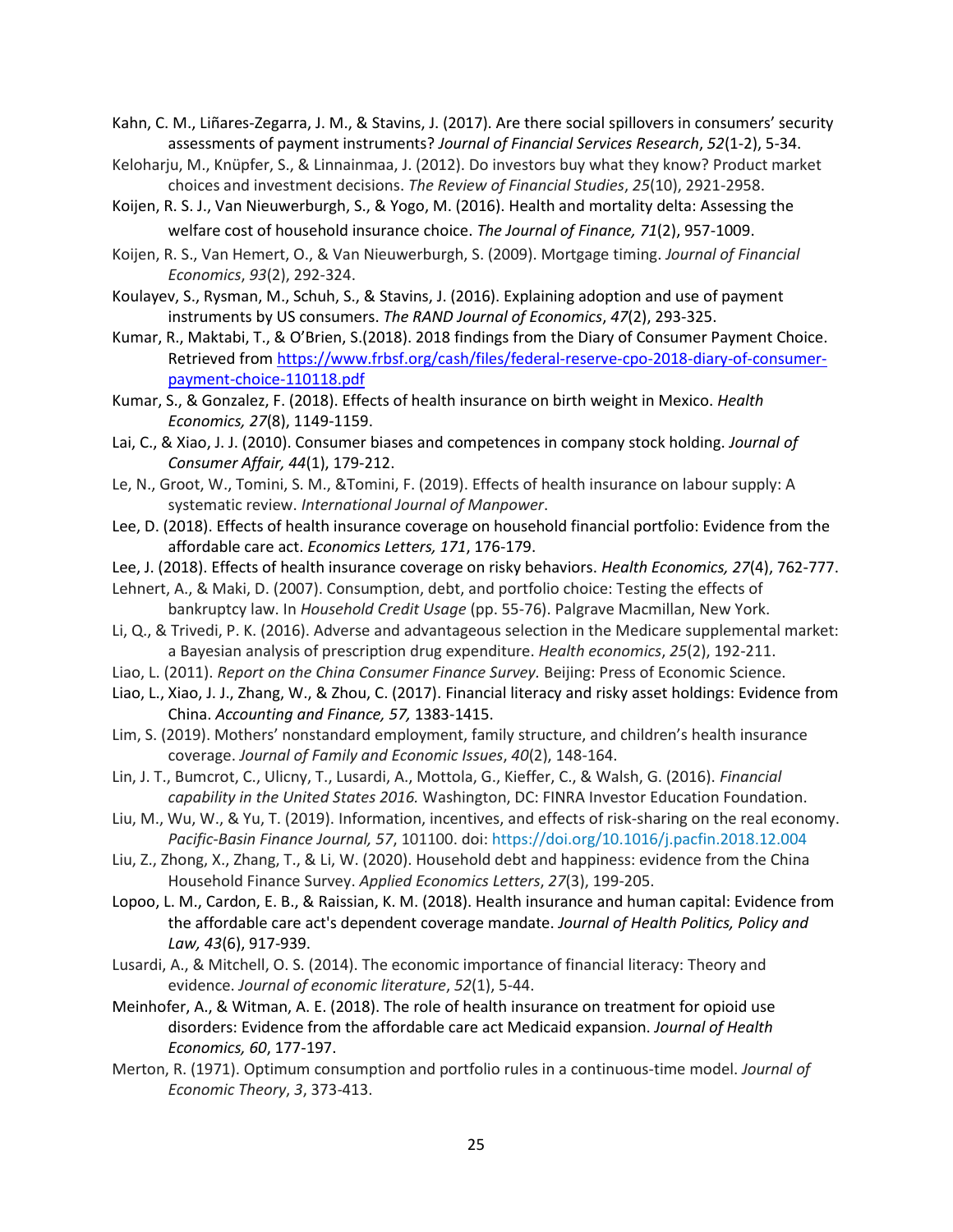Merton, R. C. (1969). Lifetime portfolio selection under uncertainty: The continuous-time case. *The review of Economics and Statistics*, 247-257.

Merton, R. C. (1973). An intertemporal capital asset pricing model. *Econometrica: Journal of the Econometric Society*, 867-887.

Mitra, S., Palmer, M., Pullaro, S., Mont, D., & Groce, N. (2017). Health Insurance and Children in Low and Middle‐income Countries: A Review. *Economic Record*, *93*(302), 484-500.

Modigliani, F. (1986). Life cycle, individual thrift, and the wealth of nations. *Science*, *234*(4777), 704-712.

- Nayak, B., Krishnamoorthy, B., Bhattacharrya, S. S., & Pathak, P. (2018). Customer preferences for health insurance product attributes. *Journal of Services Research, 18*(1), 59-77.
- Pendzialek, J. B., Simic, D., & Stock, S. (2016). Differences in price elasticities of demand for health insurance: a systematic review. *The European Journal of Health Economics*, *17*(1), 5-21.
- Rothschild, M., & Stiglitz, J. (1976). Equilibrium in competitive insurance markets: An essay on the economics of imperfect information. *Quarterly Journal of Economics*, *90*(4), 629-649.
- Saltzman, E. (2019). Demand for health insurance: Evidence from the California and Washington ACA exchanges. *Journal of Health Economics*, *63*, 197-222.
- Sharpe, D. L. (2016). Chapter 22: Consumer financial issues in health care. In J. J. Xiao (ed.). *Handbook of consumer finance research* (2nd ed.). (pp. 267-280). New York: Springer.
- Shim, S., Barber, B., Card, N., Xiao, J. J., & Serido, J. (2010). Financial socialization of first-year college students: The roles of parents, work, and education. *Journal of Youth and Adolescence.* 39, 1457–1470.
- Shim, S., Xiao, J. J., Barber, B., & Lyons, A. (2009). Pathway to life success: A conceptual model of financial well-being for young adults. *Journal of Applied Developmental Psychology, 30,* 708-723.
- Sloan, F. A., Robinson, P. A., & Eldred, L. M. (2018). Advantageous selection, moral hazard, and insurer sorting on risk in the US automobile insurance market. *Journal of Risk and Insurance*, *85*(2), 545- 575.
- Skiba, P. M., & Tobacman, J. (2019). Do payday loans cause bankruptcy? *The Journal of Law and Economics*, *62*(3), 485-519.
- Soetevent, A. R. (2011). Payment choice, image motivation and contributions to charity: Evidence from a field experiment. *American Economic Journal: Economic Policy, 3*(1), 180-205.
- Soika, S. (2018). Moral hazard and advantageous selection in private disability insurance. *The Geneva Papers on Risk and Insurance-Issues and Practice*, *43*(1), 97-125.
- Ståhl, C., Karlsson, E. A., Sandqvist, J., Hensing, G., Brouwer, S., Friberg, E., & MacEachen, E. (2019). Social insurance literacy: a scoping review on how to define and measure it. *Disability and rehabilitation*, 1-10.
- Stavins, J. (2018). Consumer preferences for payment methods: Role of discounts and surcharges. *Journal of Banking & Finance*, *94*, 35-53.
- Stavins, J., & Shy, O. (2015). Merchant steering of consumer payment choice: Evidence from a 2012 diary survey. *Journal of Behavioral and Experimental Economics*, *55*, 1-9.
- Stiglitz, J. E., Yun, J., & Kosenko, A. (2017). *Equilibrium in a competitive insurance market under adverse selection with endogenous information* (No. w23556). National Bureau of Economic Research.
- Tang, H. (2019). Peer-to-peer lenders versus banks: substitutes or complements?. *The Review of Financial Studies*, *32*(5), 1900-1938.
- Tao, C., & Xiao, J. (2016). John Campbell's contributions to household finance. *Economic Perspectives*, (12), 141-153. (in Chinese).
- Tay, L., Batz, C., Parrigon, S., & Kuykendall, L. (2017). Debt and subjective well-being: The other side of the income-happiness coin. *Journal of Happiness Studies*, *18*(3), 903-937.
- Telyukova, I. A. (2013). Household need for liquidity and the credit card debt puzzle. *Review of Economic Studies*, *80*(3), 1148-1177.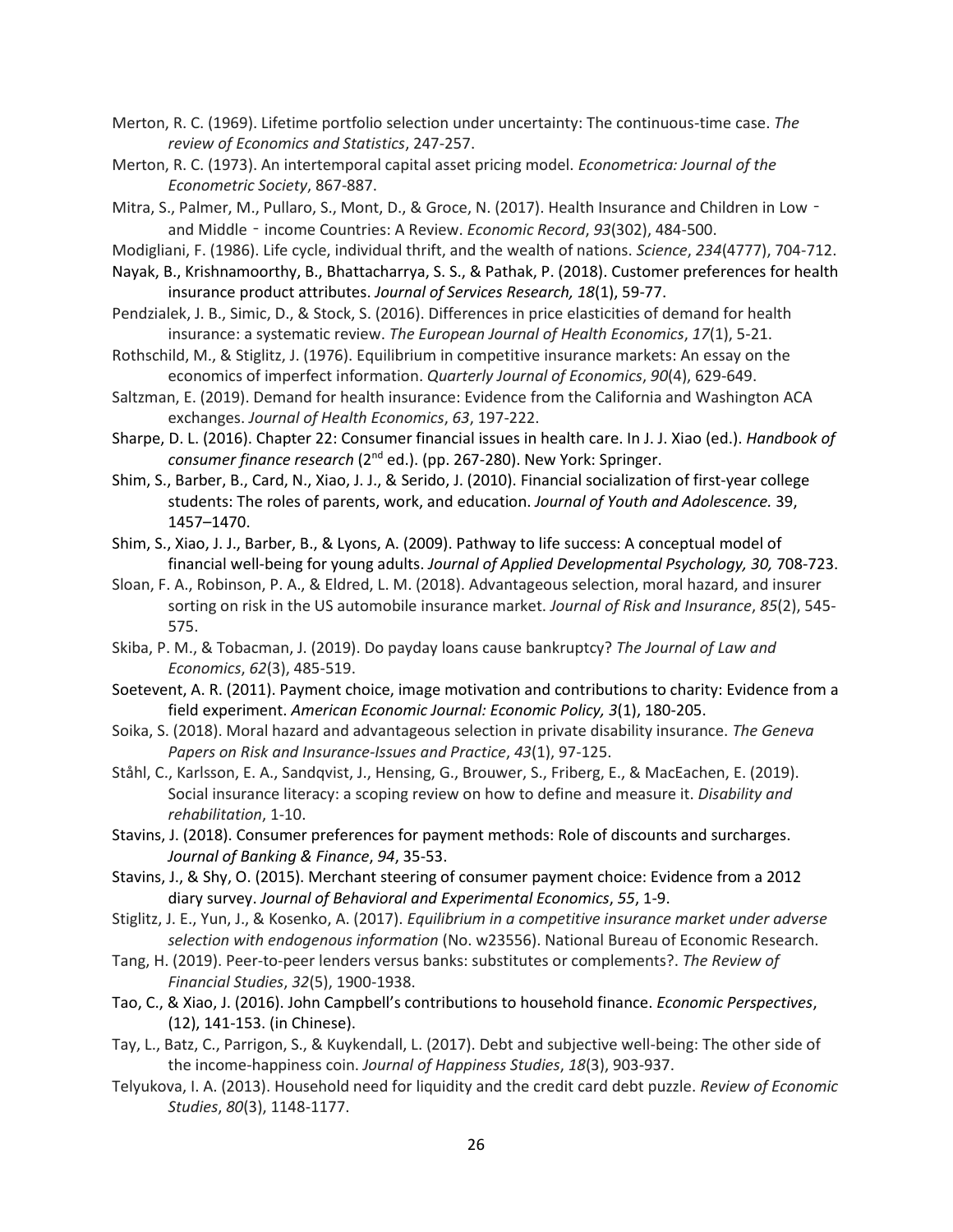- Trish, E., & Herring, B. (2018). Does limiting allowable rating variation in the small group health insurance market affect employer self - insurance? *Journal of Risk and Insurance, 85*(3), 607-633.
- Trütsch, T. (2016). The impact of mobile payment on payment choice. *Financial Markets and Portfolio Management, 30*(3), 299-336.
- Tufano, P. (2009). Consumer finance. *Annual Review Financial Economics, 1*(1), 227-247.
- Tufano, P. (2016). Forward. In J. J. Xiao (ed.). *Handbook of consumer finance research* (2nd ed.) (pp. v-vii). New York: Springer.
- Vallee, B., & Zeng, Y. (2019). Marketplace lending: a new banking paradigm? *The Review of Financial Studies*, *32*(5), 1939-1982.
- van der Cruijsen, C., & Knoben, J. (2018). Ctrl C Ctrl Pay: Do people mirror payment behaviour of their peers?
- Van Nieuwerburgh, S., & Veldkamp, L. (2009). Information immobility and the home bias puzzle. *The Journal of Finance*, *64*(3), 1187-1215.
- Vissing-Jorgensen, A. (2002). *Towards an explanation of household portfolio choice heterogeneity: Nonfinancial income and participation cost structures* (No. w8884). National Bureau of Economic Research.
- Walstad, W., Urban, C., Asarta, C., Breitbach, E., Bosshardt, W., Heath, J., O'Neill, B., Wagner, J., & Xiao, J. J. (2017). Perspectives on evaluation in financial education: Landscape, issues, and studies. *Journal of Economic Education, 48*(2), 93-112.
- Wang, C., & Tian, C. (2012). Stock market participation, participation degrees, and influencing factors. *Economic Research*, *47*(12), 97-107. (in Chinese).
- Wang, J., Liao, L., & Zhang, J. (2010). Overview of consumption finance research. *Economic Research, supplement*, 5-29.
- Willis, L. E. (2011). The financial education fallacy. *American Economic Review*, *101*(3), 429-34.
- Wu, W., & Qi, T., (2007). Liquidity, lifecycle, and heterogeneity of investment portfolio: Empirical analyses of Chinese investor behavior. *Economic Research,42*(2), 97-110. (In Chinese).
- Wu, W., Yi, J., & Zheng, J. (2010). Investment structures of Chinese households: Empirical analyses based on lifecycle, wealth and housing. *Economic Research,45*(s1), 72-82. (In Chinese).
- Xiao, J. J. (2015). *Consumer economic wellbeing.* New York: Springer.
- Xiao, J. J. (editor). (2008). *Handbook of consumer finance research.* New York: Springer.
- Xiao, J. J. (editor). (2016). *Handbook of consumer finance research* (2nd ed.)*.* New York: Springer.
- Xiao, J. J., & Fan, J. X. (2002). A comparison of saving motives of urban Chinese and American workers. *Family and Consumer Sciences Research Journal*, *30*(4), 463-495.
- Xiao, J. J., & O'Neill, B. (2016). Consumer financial education and financial capability. *International Journal of Consumer Studies, 40*(6), 712-721.
- Xiao, J. J., & O'Neill, B. (2018a). Mental accounting and behavioral hierarchy: Understanding consumer budgeting behavior. *International Journal of Consumer Studies, 42,* 448-459.
- Xiao, J. J., & O'Neill, B. (2018b). Propensity to plan, financial capability, and subjective financial wellbeing. *International Journal of Consumer Studies, 42,* 501-512.
- Xiao, J.J., & Porto, N. (2017). Financial education and financial satisfaction: Financial literacy, behavior, and capability as mediators. *International Journal of Bank Marketing, 35*(5), 805-817.
- Xiao, J. J., & Porto, N. (2019a). Financial education and insurance advice seeking. *Geneva Papers on Risk and Insurance - Issues and Practice, 44*(1), 20-35. doi: 10.1057/s41288-018-0108-1
- Xiao, J. J., & Porto, N. (2019b). Present bias and financial behavior. *Financial Planning Review, 2*(2), e1048. doi: 10.1002/cfp2.1048
- Xiao, J. J., & Yao, R. (2014). Consumer debt delinquency by family lifecycle categories. *International Journal of Bank Marketing, 32*(1), 43–59.